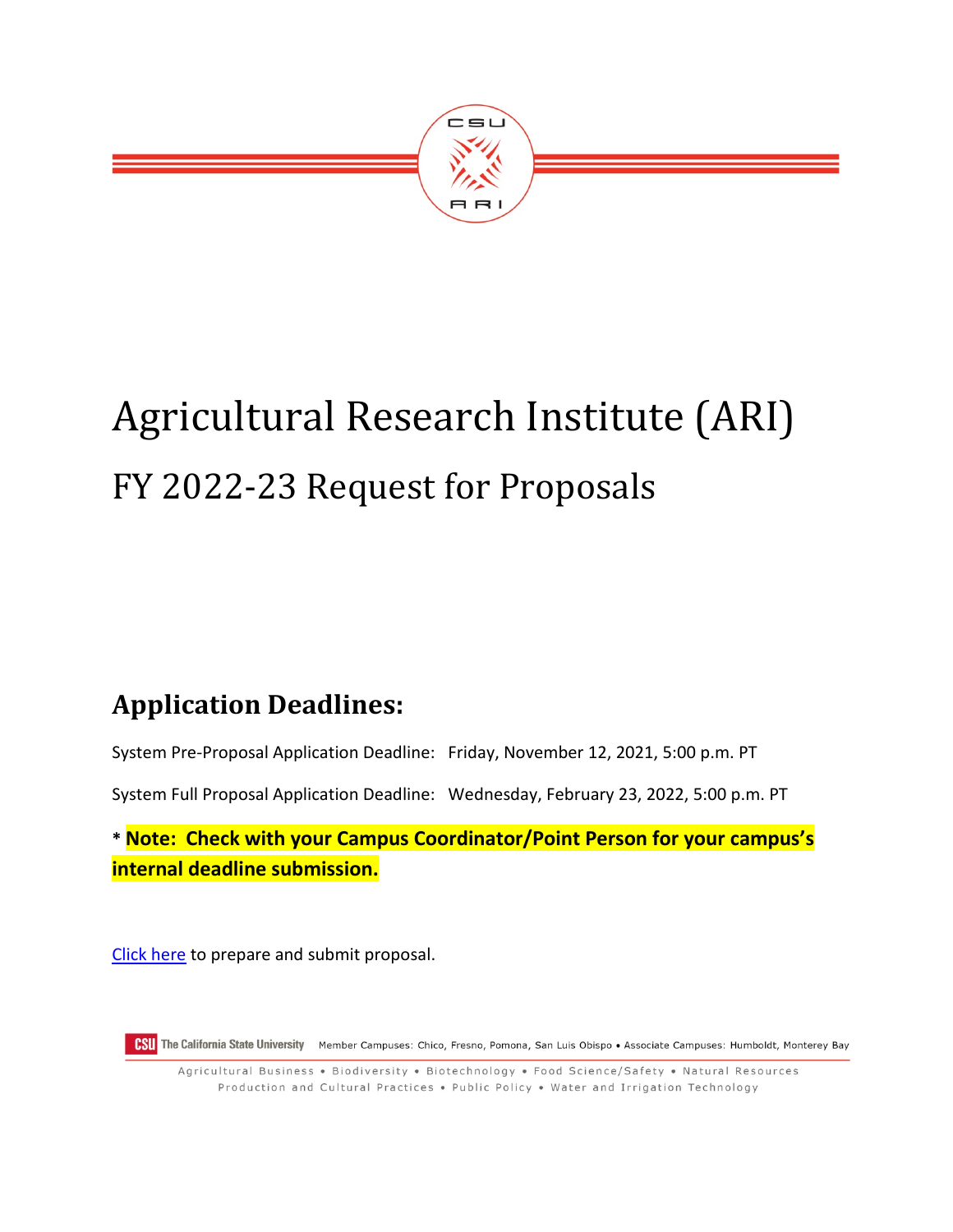## **Table of Contents**

| А. |
|----|
|    |
| А. |
| 1. |
| 2. |
| В. |
| 1. |
| 2. |
| 3. |
| 4. |
|    |
| А. |
| В. |
| C. |
| D. |
| Е. |
| F. |
|    |
| А. |
| 1. |
| 2. |
|    |
| Α. |
| В. |
| C. |
| D. |
| Ε. |
| F. |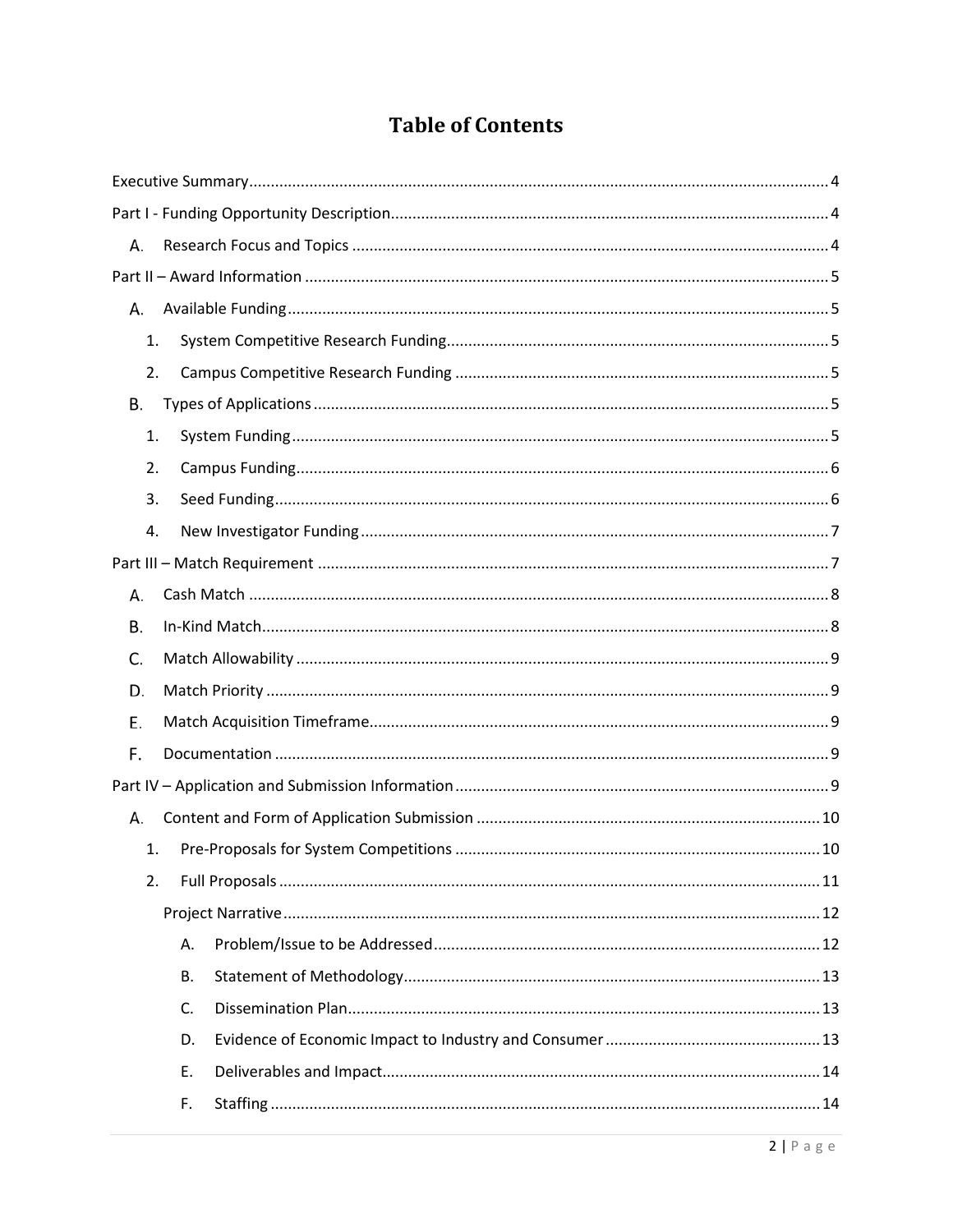| G.                                                                                 |
|------------------------------------------------------------------------------------|
| В.                                                                                 |
|                                                                                    |
| А.                                                                                 |
| 1.                                                                                 |
| 2.                                                                                 |
| В.                                                                                 |
|                                                                                    |
|                                                                                    |
| А.                                                                                 |
| В.                                                                                 |
| 1.                                                                                 |
| 2.                                                                                 |
| C.                                                                                 |
| D.                                                                                 |
| Budget Revisions Under Disruptions Due to Pandemics or Natural Disasters  19<br>1. |
| Е.                                                                                 |
| F.                                                                                 |
| G.                                                                                 |
|                                                                                    |
| А.                                                                                 |
| В.                                                                                 |
| C.                                                                                 |
| D.                                                                                 |
|                                                                                    |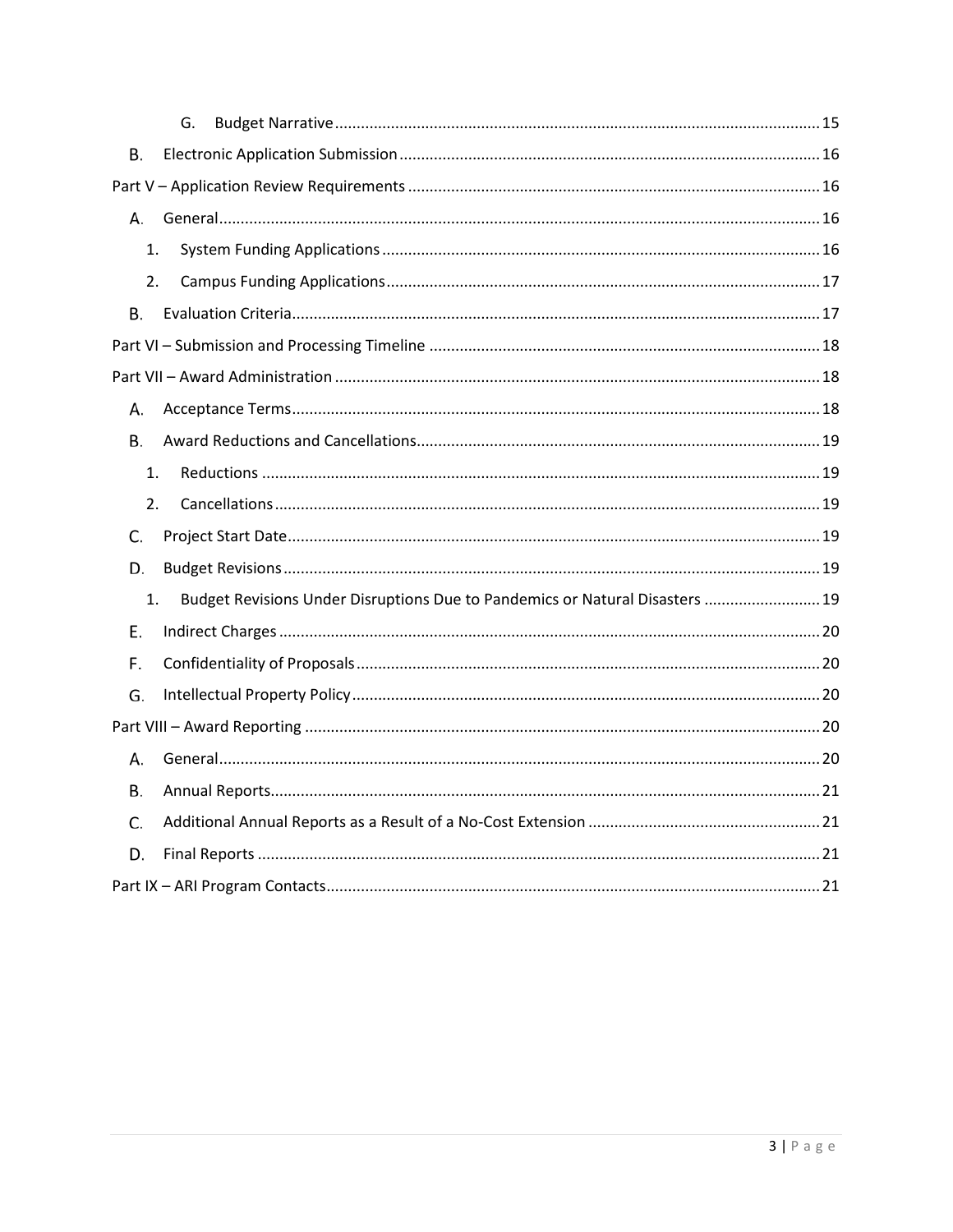## <span id="page-3-0"></span>**Executive Summary**

The [Agricultural Research Institute \(ARI\)](https://ari.calstate.edu/) exemplifies the California State University System (CSU) working for California through university-industry partnerships. The ARI primarily focuses on finding immediate and practical solutions for high-priority challenges facing California agriculture and natural resources. ARI provides a diversified, multi-campus applied research program that annually matches \$4.37 million in State General Funds with at least one-to-one external support for research on high-priority issues facing California agriculture. Due to COVID-19 financial impacts, the ARI FY 2020-21 budget is \$3,933 million.

The ARI engages the collective expertise of the CSU's four colleges of agriculture, defined as Member Campuses, at California State University, Fresno; California Polytechnic State University, San Luis Obispo; California State Polytechnic University, Pomona; and CSU, Chico. Associate ARI Campuses include CSU, Monterey Bay and Humboldt State. Faculty are encouraged to work collaboratively with faculty and research scientists from other CSU and University of California (UC) campuses, the USDA, and other State, Regional and Federal organizations. ARI's research and technology transfer activities complement the basic research conducted by the nation's land grant universities and aim to improve the economic viability and sustainability of California agriculture.

## <span id="page-3-1"></span>**Part I - Funding Opportunity Description**

This RFP provides essential information to prospective researchers and administrators regarding the funding opportunities, and the purpose of the program. Further details regarding policies and procedures are available in the [ARI Policies and Procedures.](https://ari.calstate.edu/docs/CFP-17-18/ARI%20PPM.pdf)

## <span id="page-3-2"></span>**Research Focus and Topics**

The ARI's State funding must be annually matched at least one-to-one with industry and/or other non-CSU State General Funds to support high-impact applied agricultural research. Priority is given to research conducted through university-industry and/or collaborative multi-college/university partnerships that demonstrate the potential to improve the economic efficiency, productivity, profitability, and sustainability of California agriculture and its allied industries. Project results dissemination and technology transfer should lead to increased consumer awareness and confidence in our environmentally sound and science-based food and agricultural systems. The ARI focuses on the following agricultural and natural resource issues that have the potential to affect the sustainability and profitability of California agriculture (for full descriptions of each issue and research topic please visit the ARI website at [https://ari.calstate.edu\)](https://ari.calstate.edu/):

- Water
- Labor
- Environment
- Regulations

The ARI funds applied research projects within the following research topics:

• Advanced Technologies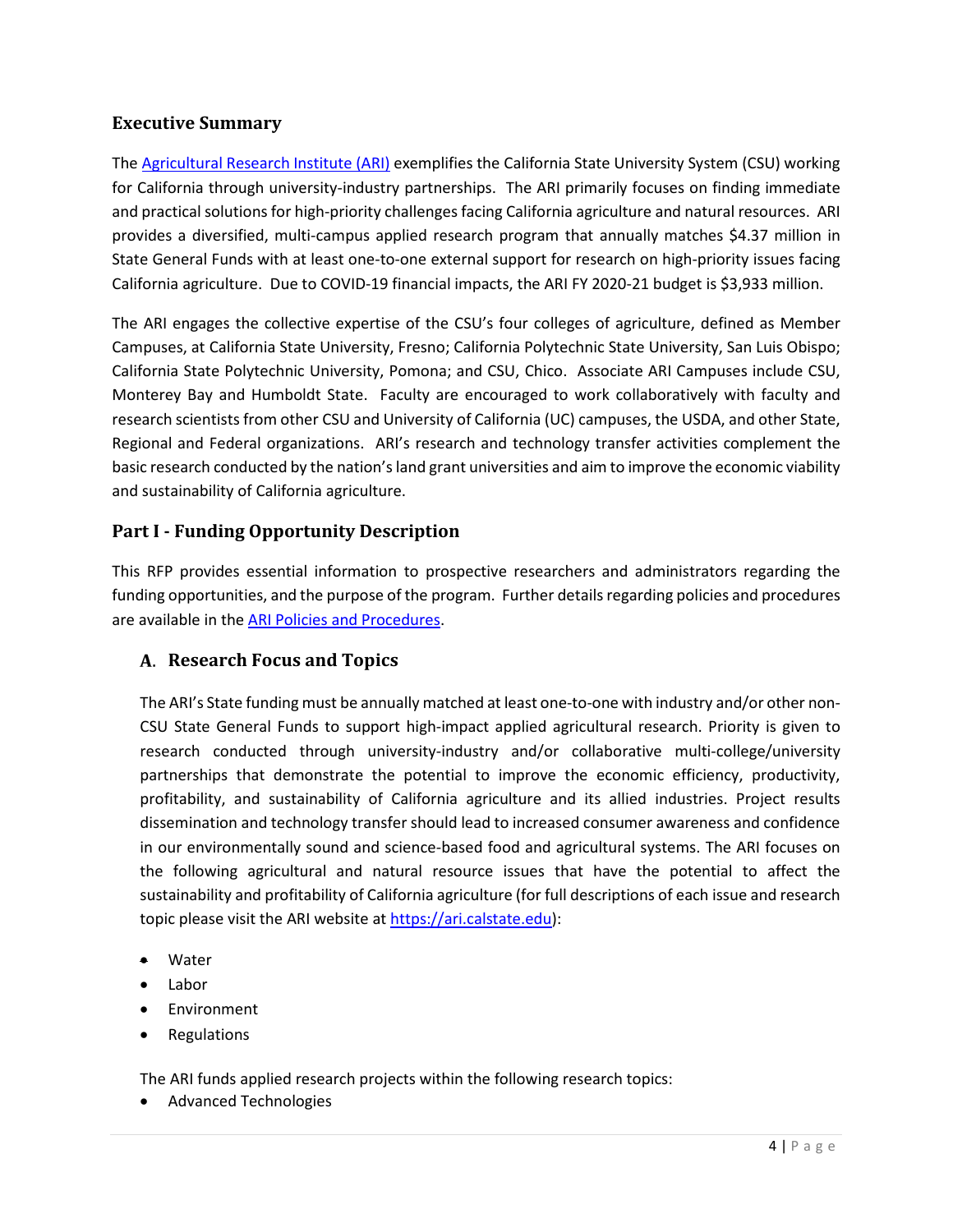- Animals
- Business and Economics
- Environment
- Farming and Ranching
- Food Science
- Health
- Human Sciences
- Natural Resources
- Plants

## <span id="page-4-0"></span>**Part II – Award Information**

## <span id="page-4-1"></span>**A.** Available Funding

ARI funds are intended to encourage excellence in applied agricultural research. Research funding opportunities are not exclusive to colleges of agriculture and traditional agricultural programs, but are available to faculty and research scientists from many disciplines to support applied agricultural and natural resource research projects.

Funding is restricted to public domain projects for all types of awards.

## <span id="page-4-2"></span>**1. System Competitive Research Funding**

The ARI annually allocates \$800,000 in support of a multi-campus shared pool of competitive research funding for research of statewide significance and open to all 23 CSU campuses.

## <span id="page-4-3"></span>**2. Campus Competitive Research Funding**

The ARI annually allocates \$2.66 million to be dispersed by ARI Administration among the four CSU ARI Member colleges of agriculture in support of individual campus competitive applied agricultural research. Individual campus funding allocations are made specifically for addressing unique local and/or regional project activities.

Associate campus funding is provided through a separate allocation from the Chancellor's Office. In FY 2021-22 it is anticipated that CSU Monterey Bay and Humboldt State University will receive \$110,000 and \$260,000, respectively. Of these allocations, CSU Monterey Bay will use \$10,000 and Humboldt State \$25,000 to support administration of the ARI program on their campus. In total, the annual research allocation for CSU Monterey Bay and Humboldt State is \$100,000 and \$235,000, respectively.

## <span id="page-4-5"></span><span id="page-4-4"></span>**Types of Applications**

**1. System Funding**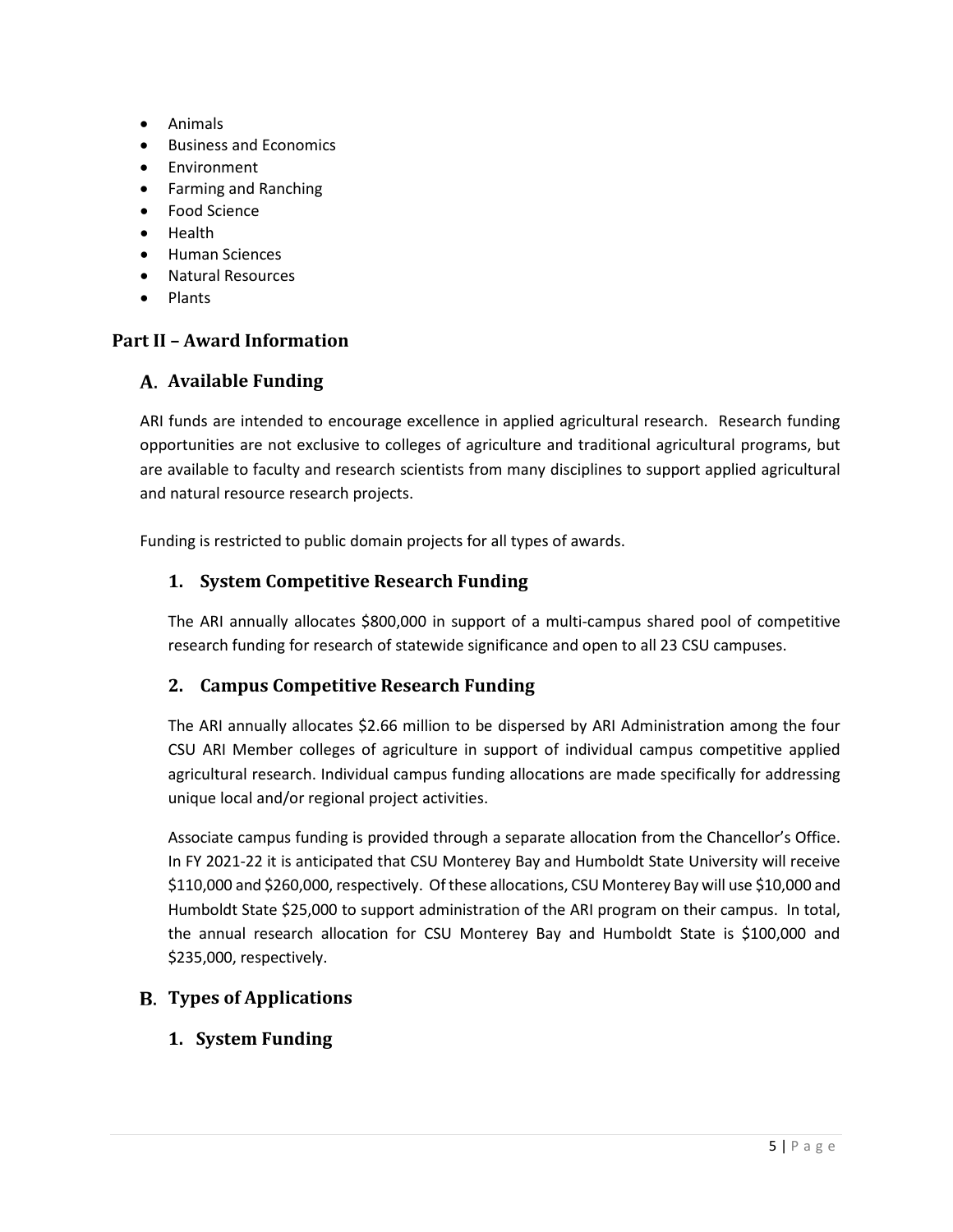Eligible Applicants: Any qualified researcher from the 23 CSU campus system. Principal Investigators (PI) may be faculty (tenure-track or adjunct), lecturers or research scientists with campus-defined eligibility from their respective CSU campus.

System grants can be funded for a maximum of 3 years with a minimum request of \$75,000 per year and a maximum request of \$150,000 per year. Pre-proposals are required. Requests for full proposals will be based on a pre-proposal evaluation and ranking.

System competitive grants are open to all 23 CSU campuses. Collaboration is required, the PI must be from a CSU campus and must include at least one off-campus scientist serving as a Co-Investigator (CI). The CI may be faculty or research scientists from another CSU campus, the UC, industry or another qualified research organization's faculty or research scientists. System proposals must document the research collaboration in terms of financial support and scope of work, through subcontracts, standard agreements, and/or transfer of matching funds from collaborator(s) to the Principal Investigator's campus. System proposals involving multiple CSU campuses will receive priority.

The number of awards available is dependent on available funding each year.

Each System research project is required to obtain 1:1 match to ARI funds provided with a minimum of 25% cash.

## <span id="page-5-0"></span>**2. Campus Funding**

Eligible Campuses: Cal Poly, Pomona, Cal Poly, SLO, Chico State, Fresno State, Humboldt State, CSU Monterey Bay.

Eligible Applicants: In addition to residing at an ARI campus, Project Directors for Campus ARI projects must be faculty (tenure-track or adjunct), lecturers or research scientists with campusdefined eligibility from the member or associate campus that receives the ARI allocation.

Campus grants can be funded for a maximum of 3 years with a maximum request of \$150,000 per year.

Collaboration is not required, but encouraged.

The number of awards is dependent on available funding each year.

Each Campus research project is required to obtain 1:1 match to ARI funds provided with a minimum of 25% cash, with the exception of Seed and New Investigator Funding (see below).

#### <span id="page-5-1"></span>**3. Seed Funding**

Eligible Campuses: Cal Poly, Pomona, Cal Poly, SLO, Chico State, Fresno State, Humboldt State, and CSU Monterey Bay.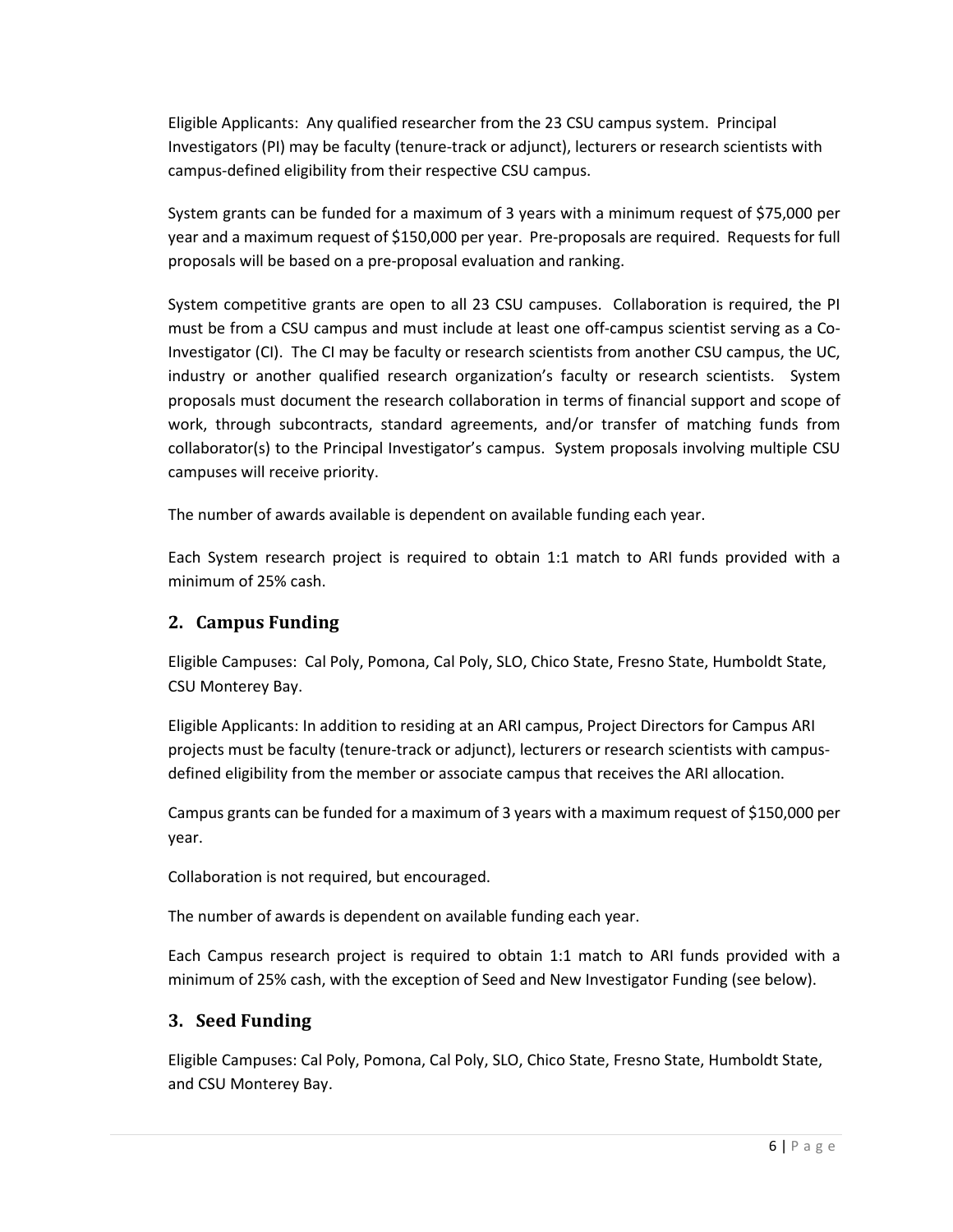Eligible Applicants: In addition to residing on an ARI campus, applicants must be faculty (tenuretrack or adjunct), lecturers or research scientists with campus-defined eligibility from the member or associate campus that receives the ARI allocation. **Please check with your campus ARI office for specific information and available funding, if any, for this type of application.** A campus is not obligated to fund Seed grants in a given funding cycle.

Seed grants are funded for one year with a maximum request of \$10,000. Collaboration and match are not required for individual projects. The campus research allocation must be matched in aggregate to cover seed grants.

## <span id="page-6-0"></span>**4. New Investigator Funding**

Eligible Campuses: Cal Poly, Pomona, Cal Poly, SLO, Chico State, Fresno State, Humboldt State, and CSU Monterey Bay.

Eligible Applicants: In addition to residing at an ARI campus, an applicant must be a firstthrough fourth-year tenure-track faculty member who has not been a past or current recipient of a campus competitive award. **Please check with your campus ARI office for the specifics and available funding, if any, for this type of application.** A campus is not obligated to fund New Investigator grants in a given funding cycle.

New Investigator grants can be funded for a maximum of two years with a maximum request of \$20,000 per year; no minimum.

Collaboration is not required.

The number of awards is limited to four per funding cycle per campus.

Each New Investigator project is required to obtain a minimum 75% total match; 20% of the 75% match must be cash. The campus research allocation must be matched in aggregate to cover new investigator grants.

## <span id="page-6-1"></span>**Part III – Match Requirement**

With the exception of Seed and New Investigator funding (see above), each System and Campus research project is required to obtain 1:1 match to ARI funds provided with at least 25% being cash. In addition, the campus research allocation must be matched in aggregate to cover Seed and New Investigator grants.

ARI external match funding goals and objectives are intended to:

- Augment and extend CSU research faculty's capacity to conduct priority applied research, information dissemination, and technology transfer activities
- Help identify priority applied agricultural and natural resource research projects and activities
- Facilitate CSU and ARI industry partnerships and community engagement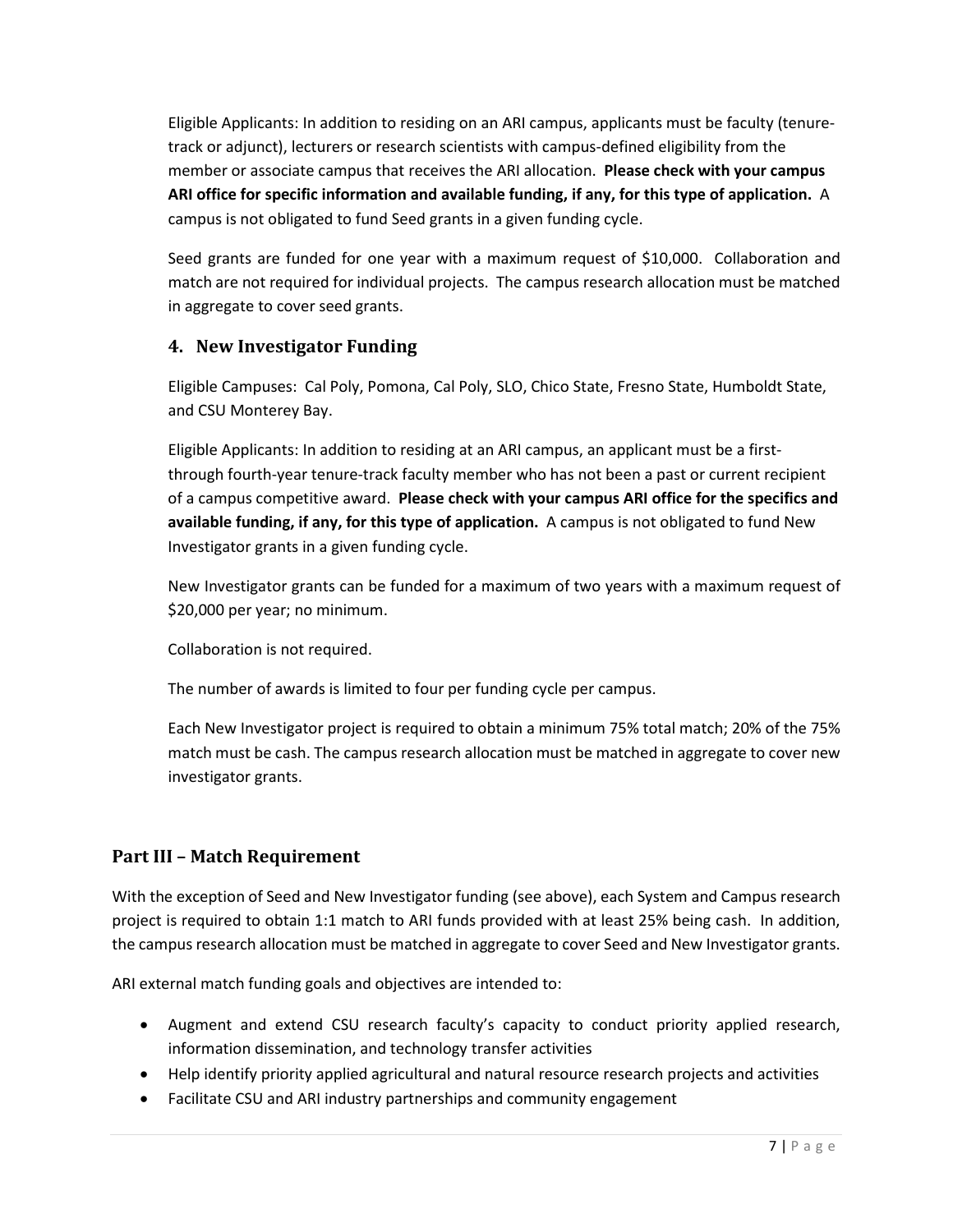- Provide students with in-depth discipline-specific science training and faculty mentoring
- Develop a highly trained science and technology based workforce for California agriculture and natural resource industries
- Keep ARI State funding actively committed to on-going research activities

Matching funds must be project-related and be fully explained in the "Match & ARI Specific Objectives" form, added as a required attachment. As an example, if support has already been received through the match source to perform objectives 1, 2 and 3, use the form to indicate how ARI funding will be used to support additional new objectives, or alternatively, cofounding of the same objectives. Care must be taken to demonstrate the scope of work completed under each form of support (ARI and match) and the relationships between/among these funding sources. Note that the budget template requires the PD to specify ARI and match sources at the line-item level. Proposals that do not contain all of the required sections and proper documentation of in-hand matching funds will not be considered.

## <span id="page-7-0"></span>**Cash Match**

Cash match is defined as any cash, check and/or other negotiable United States currency contribution made by non-CSU State General Fund sources that directly benefits and is specifically pertinent to an ARI or ARI master grant funded project. An allowable match directly benefits and is specifically applicable to an ARI or ARI master grant funded project and must be received by the ARI project PI or Co-PI. For system projects, cash match from both the PI and Co-PI CSU campuses will be counted and the cash must reside on one of those CSU campuses.

Cash matching funds must be project-related and verified with the signature of the Foundation/Auxiliary/State Authorizing personnel using the "ARI Cash Match Verification" form, added as a required attachment.

## <span id="page-7-1"></span>**In-Kind Match**

In-kind matching for an ARI funded grant program is the portion of project costs not paid by ARI funds. Matching includes any contributions from a non-CSU entity, in which time, goods, services, equipment or other expendable property of verifiable financial "fair market value" is contributed to the ARI project in support of achieving the objectives as presented in the project proposal. Matching contributions cannot originate from the CSU State General Fund allocation or other contributionsthat have been previously utilized as ARI or ARI master grant match.

Fair market value is defined as the generally acceptable commercial value of a donation. For example: the value of consultant and/or staff time will be determined based on what the individuals involved are actually paid by other clients for similar work. Proper accounting for the match includes documentation of land value, contributed time supported through payroll documents, receipts for materials and supplies. Matching contributions are subject to audit and should be verified via support documentation submitted on a quarterly basis, or at least annually.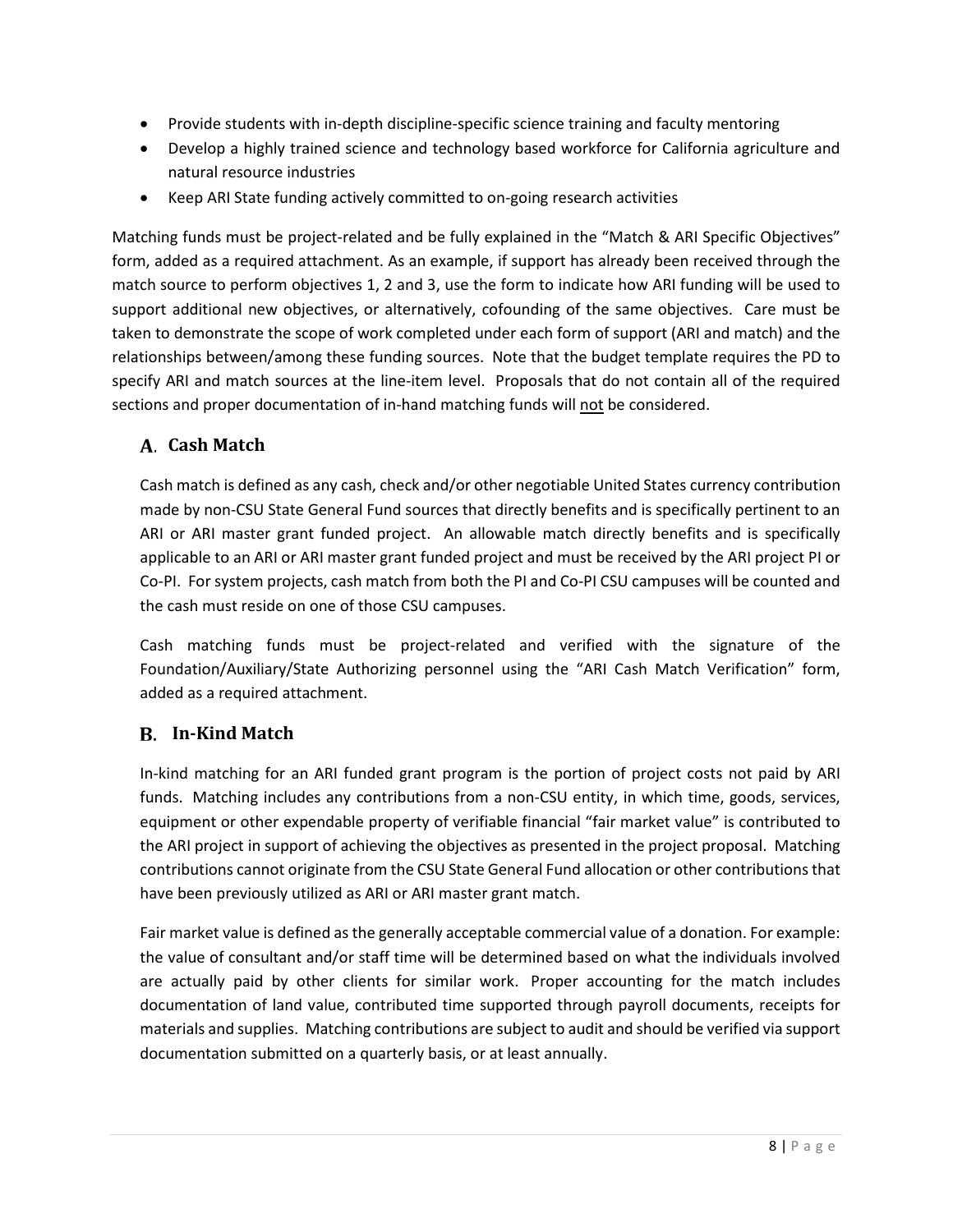In-kind cash matching funds must be project-related and verified with the signature of the Foundation/Auxiliary/State Authorizing personnel using the "ARI In-kind Match Verification" form, added as a required attachment.

## <span id="page-8-0"></span>**Match Allowability**

Cash or in-kind match originating from any CSU State General Fund allocation, any other ARI funded program, previously funded ARI projects or other donations which have been previously utilized as match for other projects is specifically prohibited from being used as external match. ARI and ARI master grant funding do not qualify as reciprocating match. Unrecovered indirect costs are not allowed as part of a match.

CSU Project personnel are not allowed to count their volunteer time on ARI projects as in-kind match.

## <span id="page-8-1"></span>**Match Priority**

The type of match further stratifies projects of equal ranking. Priority will be given to those proposals that document 100% cash match. Proposals with a combination of cash and in-kind match are prioritized in order of highest percentage of cash match relative to the ARI funding request.

## <span id="page-8-2"></span>**Match Acquisition Timeframe**

Project match must be documented and verified between six months prior and six months post either the start of the fiscal year (July 1) or notification by the ARI Executive Director of ARI fund availability, depending on campus policies and procedures.

For match arriving prior to six months before the project start date, only the available balance at the six months prior date is allowed as project match.

## <span id="page-8-3"></span>**Documentation**

Awarded ARI funding will not be released until match is received. Match is considered received if it is documented and verified on the appropriate ARI match verification form. The Project Director and campus or auxiliary official must sign the form.

Pending match may be submitted with proposals but must be received prior to release of project funds by the campus. The only exception is pending in-kind service which needs to be documented as "pledged" at the beginning but must also be verified as "received" with support documentation after completion or no less than annually. In-kind service is subject to audit, and should be verified via support documentation submitted on a quarterly basis, but no later than annually.

## <span id="page-8-4"></span>**Part IV – Application and Submission Information**

All ARI system and campus pre-proposals and full proposals must be submitted through the ARI InfoReady web-based proposal submission and routing system. InfoReady is accessible on the ARI website at [www.ari.calstate.edu.](http://ari.calstate.edu/)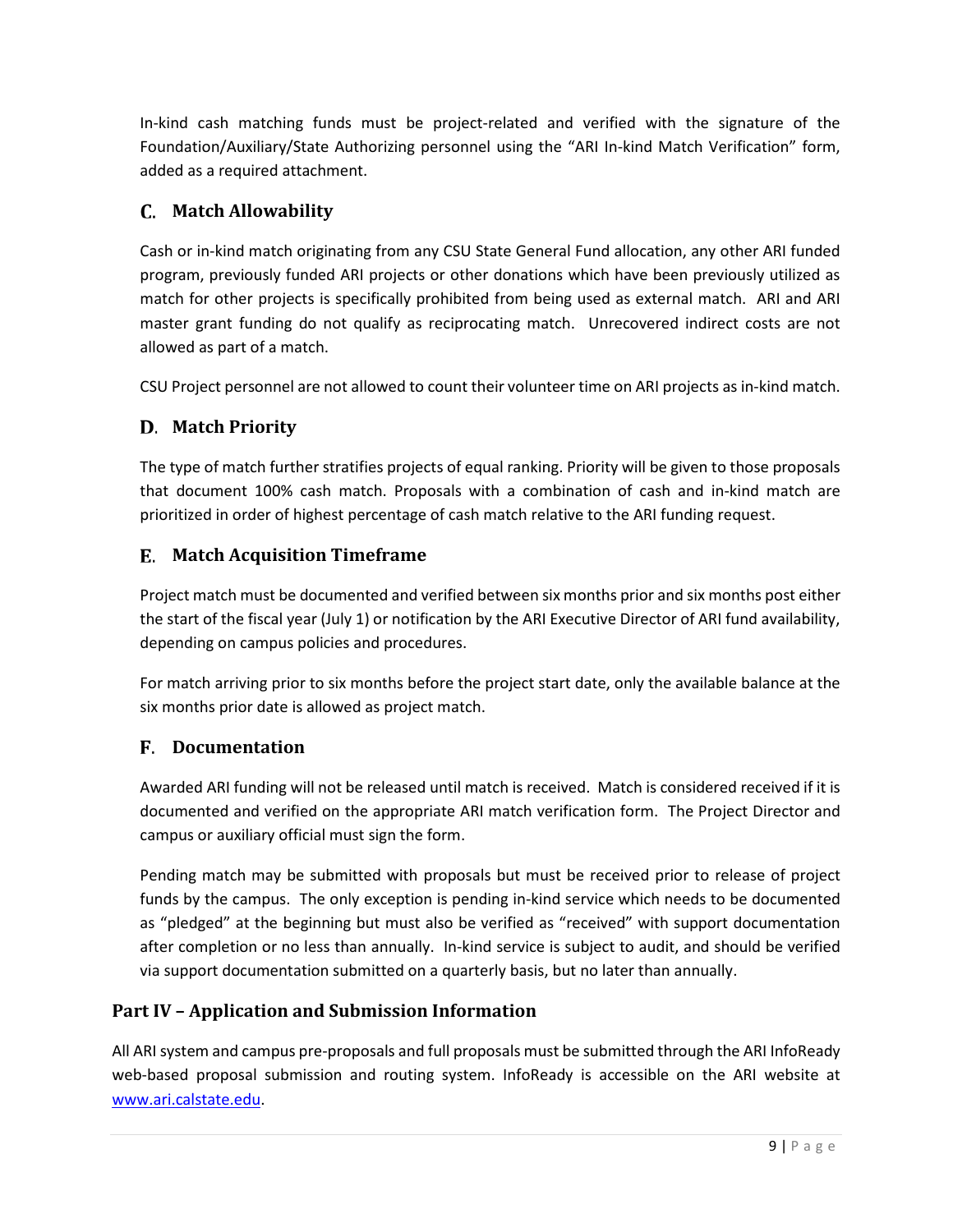## <span id="page-9-1"></span><span id="page-9-0"></span>**Content and Form of Application Submission**

## **1. Pre-Proposals for System Competitions**

System competitions require a pre-proposal. Some campuses may require a pre-proposal or letter of intent for their Campus competition; please check with your respective ARI Campus Coordinator.

Pre-proposals require completion of the information fields/attachments listed below. A complete definition and/or explanation of the information being requested is provided in each web page subsection.

#### InfoReady Required Fields:

- PI Details
- Co-Investigator(s) Details
- Cooperator(s) Details
- Project Information
	- o Proposal Title
	- o Proposal Abstract
	- o Funding Type
	- o Duration
	- o Focus Area
	- o Research Category
	- Estimated Funding Request
- Estimated Cash Match
- Estimated In-Kind Match
- Estimated Faculty/Research Staff Release

#### InfoReady File Uploads

• Project Narrative (required)

The pre-proposal narrative must not exceed five pages, 1.15 line spacing pages, not including references. Use Times New Roman, font size 11, 1" margins and bold headings. It must be uploaded as an Adobe PDF.

Include the following headings in the pre-proposal narrative:

- o Identification of the Problem
- o Address its importance to California agriculture
- o Objectives and Experimental Approach
- o Budget narrative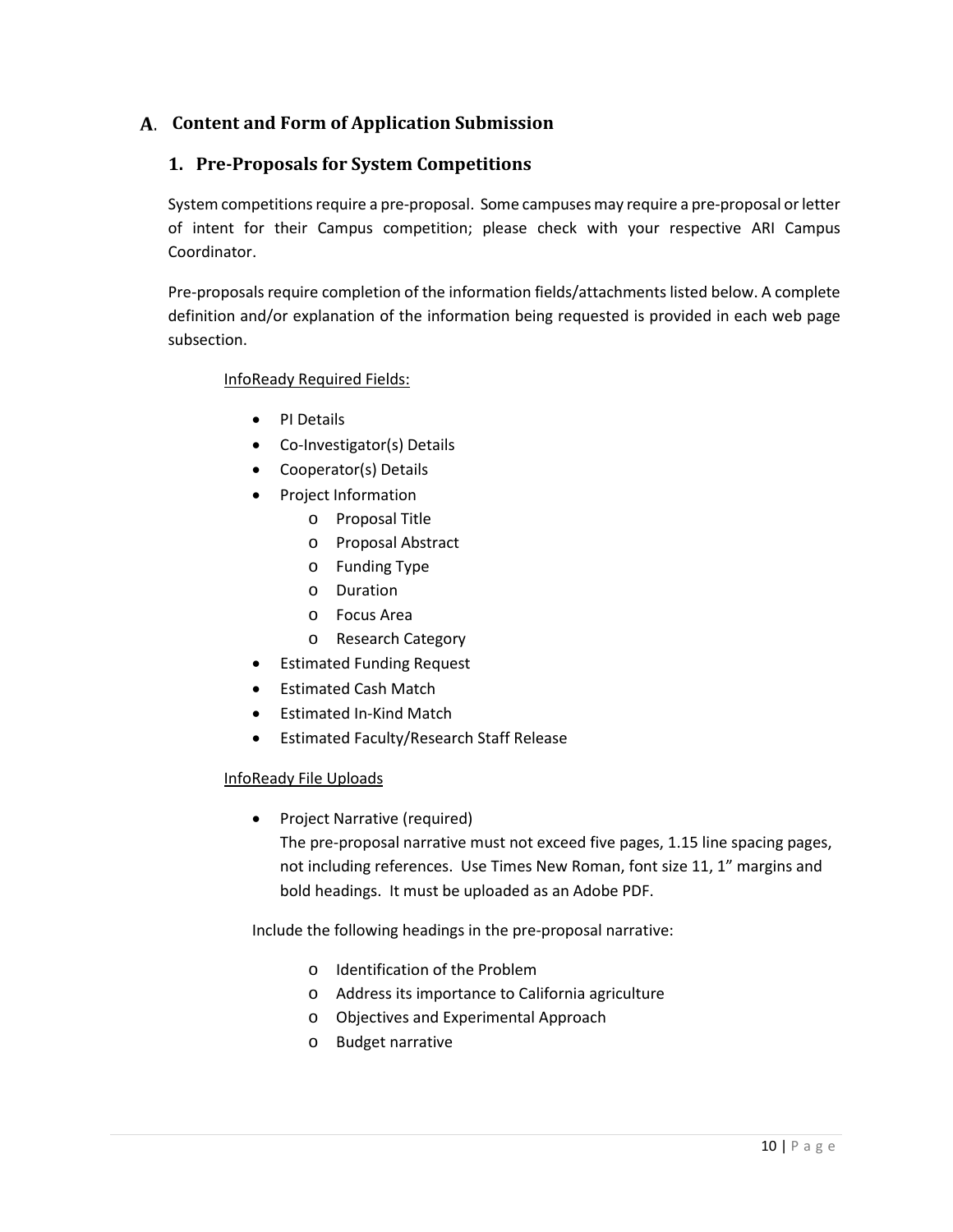- **Provide an estimated budget that includes an overview of** support for personnel, equipment, supplies, travel, etc. needed for the project.
- Miscellaneous Attachments/Appendix
	- Load documents in support of your application, which may include letters of support, match verification, preliminary data, etc. This could also include routing approval, budgets or other forms required by your individual campus.

## <span id="page-10-0"></span>**2. Full Proposals**

System and campus full proposals require completion of the information fields listed below. Researchers are encouraged to review the Evaluation Criteria below to determine how their respective proposals will be evaluated.

## InfoReady Required Fields:

- PI Details
	- o Curriculum Vitae/Resume Use brief versions (no longer than three pages each) and ARI Presentations & Publications should be HIGHLIGHTED.
	- o Current & Pending Support Form(s) Use template provided.
- Co-Investigator(s) Details
	- o Letter of Commitment Use template provided. Required for each Co-Investigator
	- o Curriculum Vitae/Resume Use brief versions (no longer than three pages each) and ARI Presentations & Publications should be HIGHLIGHTED.
	- o Current & Pending Support Form(s) Use template provided. Required for each Co-PI.
- Cooperator(s) Details
- Project Information
	- o Proposal Title
	- o Proposal Abstract In 500 words, in lay-person's terms, please provide a concise, stand-alone description of the project including a) identification and significance (extent) of the problem to California agriculture and natural resources; b) goals and objectives of the project; c) contribution to California workforce development through student participation in project; d) statement on the potential impact of the project to California agriculture and/or natural resources. (This pastes as plain text so please do not use symbols, italics or special formatting.)
	- o Funding Type
	- o Duration
	- o Focus Area
	- o Research Category
- Funding Request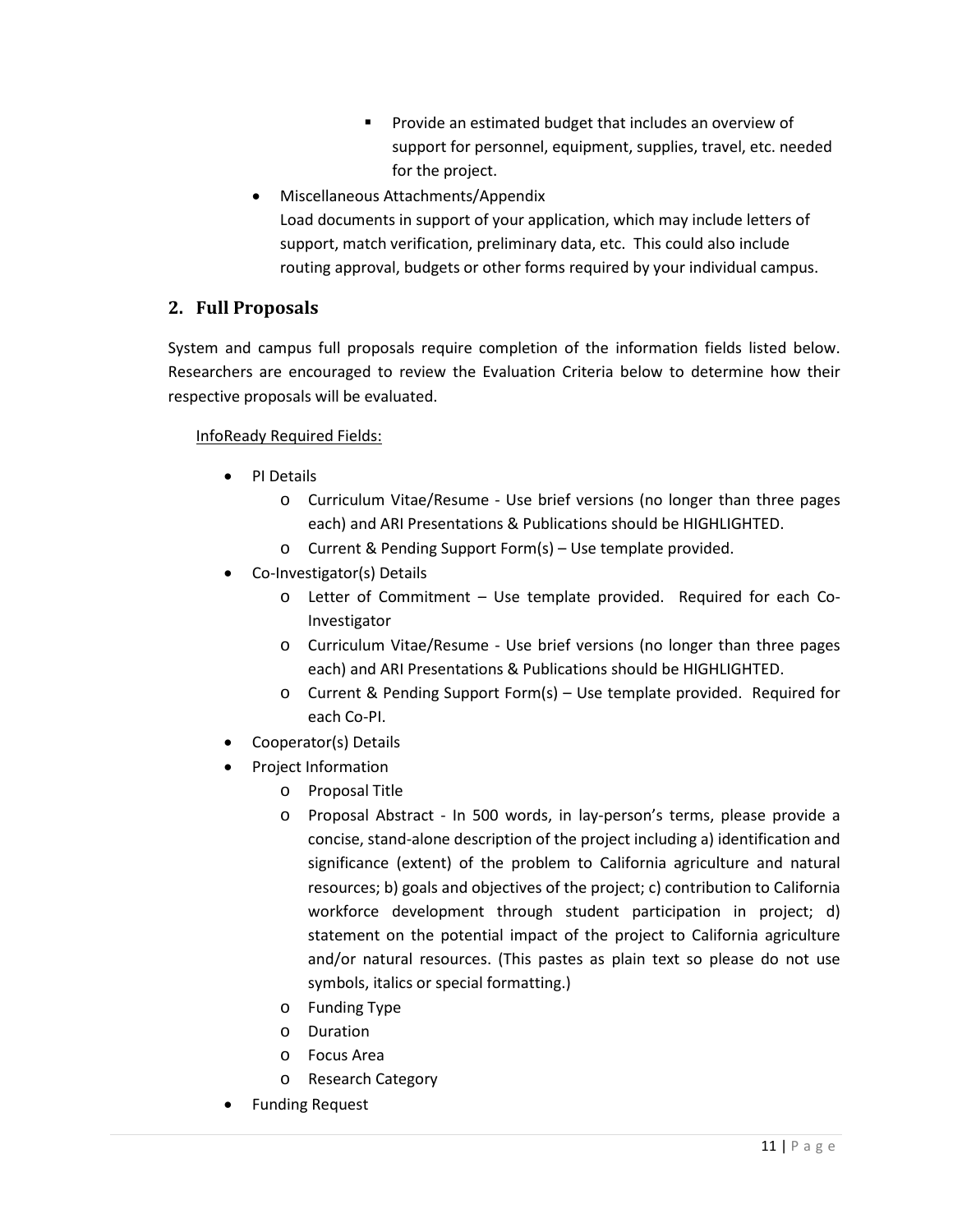- Cash Match Details
- In-Kind Match Details
- Faculty/Research Staff Release Pay MUST match the budget

#### InfoReady File Uploads:

- Project Narrative (consisting of sections A-G, see below)
- References Cited
- Timeline of Activities (use template provided)
- Appendices/Data in support of proposal
- ARI Budget Spreadsheet (use template provided)
- Campus Internal Budget (use your campus template)
- Match & ARI Specific Objectives (use template provided; not required for seed funding)
- Cash Match Verification Form(s) (use template provided; only required for in-hand matches; not required for seed funding)
- In-Kind Match Verification Form(s) (use template provided; only required for in-hand matches; not required for seed funding)
- Data Sharing and Use of Preexisting Intellectual Property (use template provided)
	- o Investigators are expected to share with other researchers, at no more than incremental cost and within a reasonable time, the primary data, samples, physical collections and other supporting materials created or gathered in the course of work under ARI grants. A declaration of pre-existing intellectual property must be noted on the form and submitted with the proposal.
- Research Topic and Focus (fill out on Formstack and attach pdf document)

## <span id="page-11-0"></span>**Project Narrative**

The Project Narrative consists of sections A-G, listed below. Sections A-E (inclusive) must not exceed ten pages. Sections F-G must be included in the narrative but will not be counted against the ten-page limit. Load the complete narrative (sections A-G) as an Adobe PDF, Times New Roman, font size 11, normal (1") margins, 1.15 line spacing, with narrative section headings in bold.

Project narratives must include the following sections; please use the headings and bold font as listed below to label each section.

## <span id="page-11-1"></span>**A. Problem/Issue to be Addressed**

Identify and briefly describe the problem or issue being addressed and explain why it is a high priority for California agriculture; justify the project by briefly discussing the extent of the problem and the anticipated economic impact of addressing the issue as proposed. Describe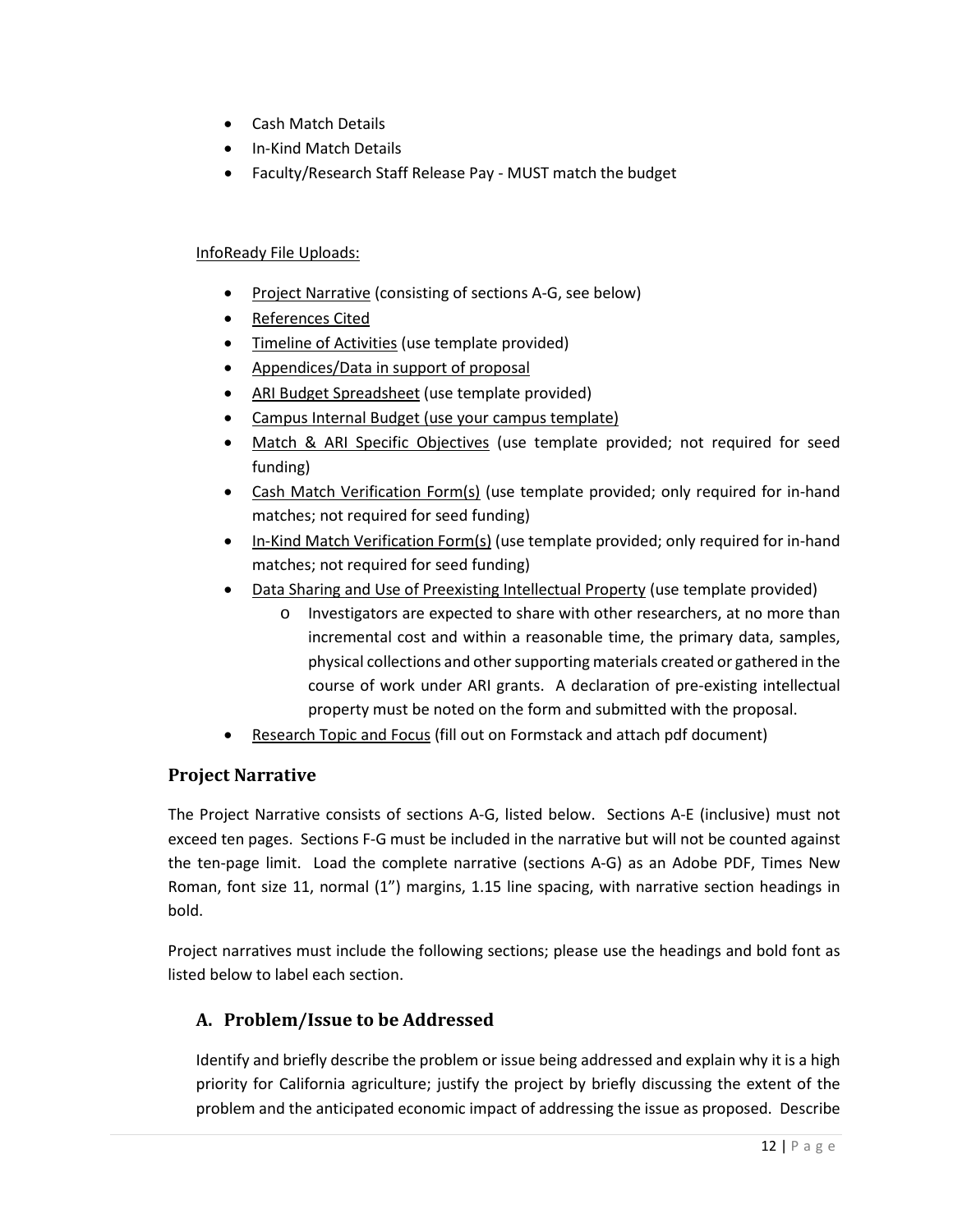the current knowledge relevant to this problem and provide relevant citations. Describe how the proposed work will contribute to the body of knowledge and solving the stated problem.

## <span id="page-12-0"></span>**B. Statement of Methodology**

Provide a statement of the purpose of the research, a list of the research goals and objectives as well as a detailed description of research activities. List the objectives and methodology in sufficient detail for reviewers to judge the likelihood of success in obtaining data that supports the objectives and will test stated hypotheses. Include the experimental design; describe the data that will be generated and how those data will be analyzed. Identify and address possible pitfalls in the methodology and their solutions. Use and attach the form "Match & ARI Specific Objectives" to describe which objectives are supported by the ARI and those of the match source. Use and attach the form "Timeline of Activities" to provide an overview of the activities that will be undertaken in support of each objective.

## <span id="page-12-1"></span>**C. Dissemination Plan**

Each plan must contain a detailed account of the actions that will be taken to disseminate project results to the California agricultural industry and consumers. *In any news release or public conference initiated by the issuance of a news release, during the conduct of any public conference, and/or within the release of any publication, newsletter and/or project summary, the following statement must be included: "Partial funding for this project has been provided by the California State University Agricultural Research Institute (ARI)."* It is also highly recommended that external donors be acknowledged and recognized for their contributions to the success of a project.

The ARI requires and will assess each project regarding whether an effort was made to provide information to California farmers, ranchers, agribusiness concerns and other relevant consumer and stakeholder groups. Professional journal publications, attendance and presentations at professional meetings, and service to one's discipline are strongly encouraged. Involvement in these activities alone does not constitute a complete ARI dissemination plan since California farmers, ranchers, consumers, and agribusiness concerns typically do not typically receive such publications or participate in such activities.

## <span id="page-12-2"></span>**D. Evidence of Economic Impact to Industry and Consumer**

Describe the value of the proposed research to California agriculture and its related industries or the consumer. Provide a brief economic analysis of the expected benefits of this work to the relevant sector of agriculture or consumer. If industry has been able to provide financial support for this project, provide reference to this here and on the **budget** and **match documentation forms**. The ARI strongly encourages faculty to engage with industry to learn their research needs. Although not required, letters of support from industry for your proposed project are strongly encouraged and helps provide evidence that you have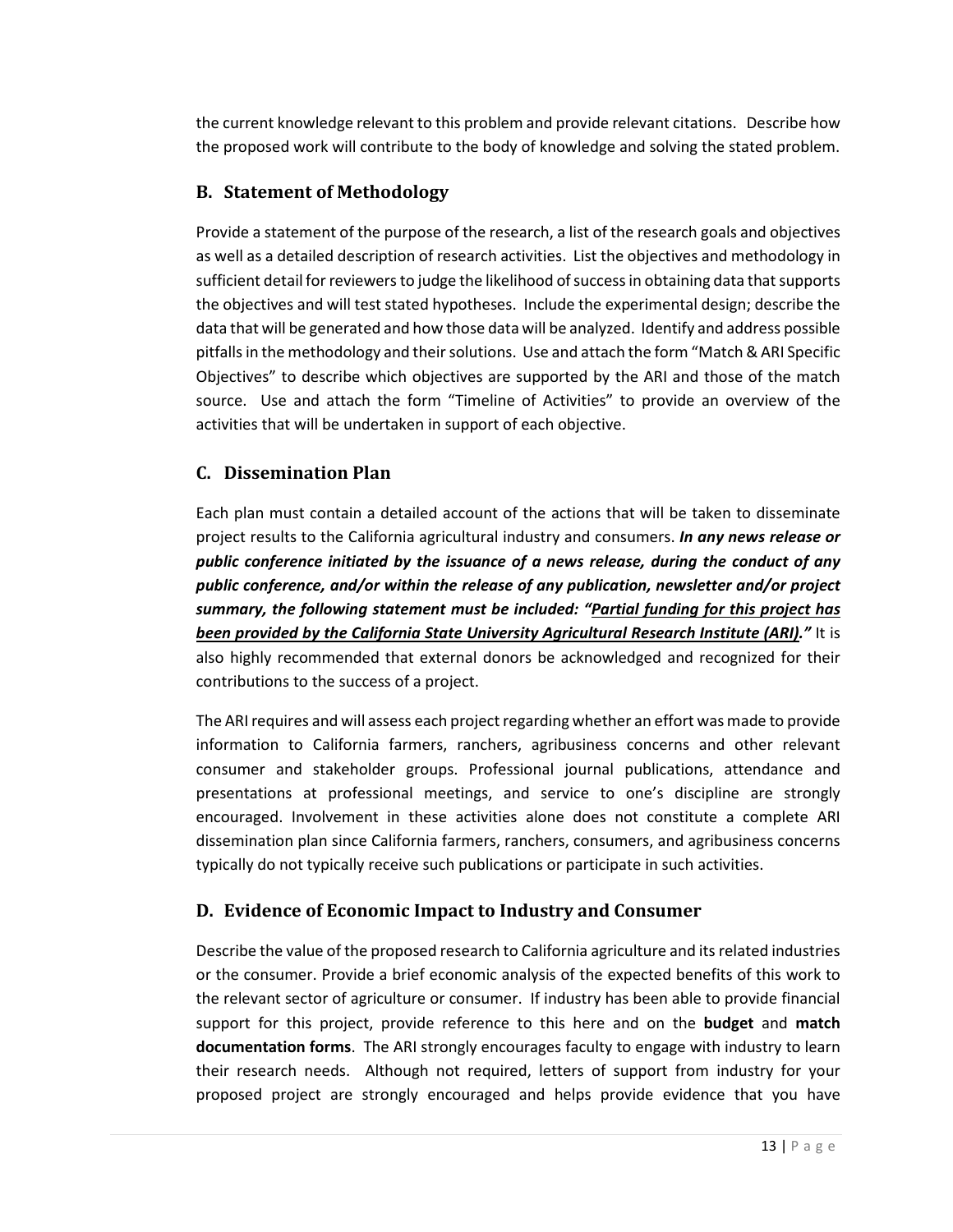communicated with industry and they support your project. In-kind contributions, but especially cash-match, from industry will strengthen your proposal by demonstrating the research being proposed is valued by industry.

## <span id="page-13-0"></span>**E. Deliverables and Impact**

Please provide a narrative of how the project will be evaluated in relation to the objectives and the impact of the research.

- Briefly describe the project's objectives and the evidence that indicates the objectives have been met. This may be as simple as indicating a dataset was created, new knowledge was created or a new variety was created and by doing so fulfills objective 1, 2, or 3.
- Describe or list the deliverables for this project.
- Address the impact of the proposed research to industry or the consumer. What are the scientific impacts? Note that this includes the outcomes and accomplishments, which are considered synonymous. They can represent a change in knowledge, action and/or condition. Almost all research projects have an outcome with a change in knowledge, but many ARI projects also have other outcomes because of their applied nature Impacts may be realized beyond the end of the project, and if this situation applies to this project, please state so.

## **Sections F-G must be included in the narrative but will not be counted against the ten- page limit.**

## <span id="page-13-1"></span>**F. Staffing**

Provide the following information for all key project personnel (Project Director, Coinvestigator(s), and Cooperators(s)). Provide a detailed statement of each key individual's roles and responsibilities as listed in the timeline of activities. If students are supported on this project, provide a detailed statement of each student's role and responsibilities as indicated in the Timeline of Activities.

For campus proposals, ARI strongly encourages collaborative working relationships among departments, other colleges, other CSU campuses, the University of California, industry partners, and other agricultural research agencies. For system proposals, collaboration is required and must include at least one CSU campus faculty or research scientist collaborating with another CSU campus faculty or research scientist from a UC, industry or another qualified research organization's faculty or research scientists. The principal investigator must be from a CSU campus.

**The participation of graduate and undergraduate students in project activities is strongly encouraged and valued.**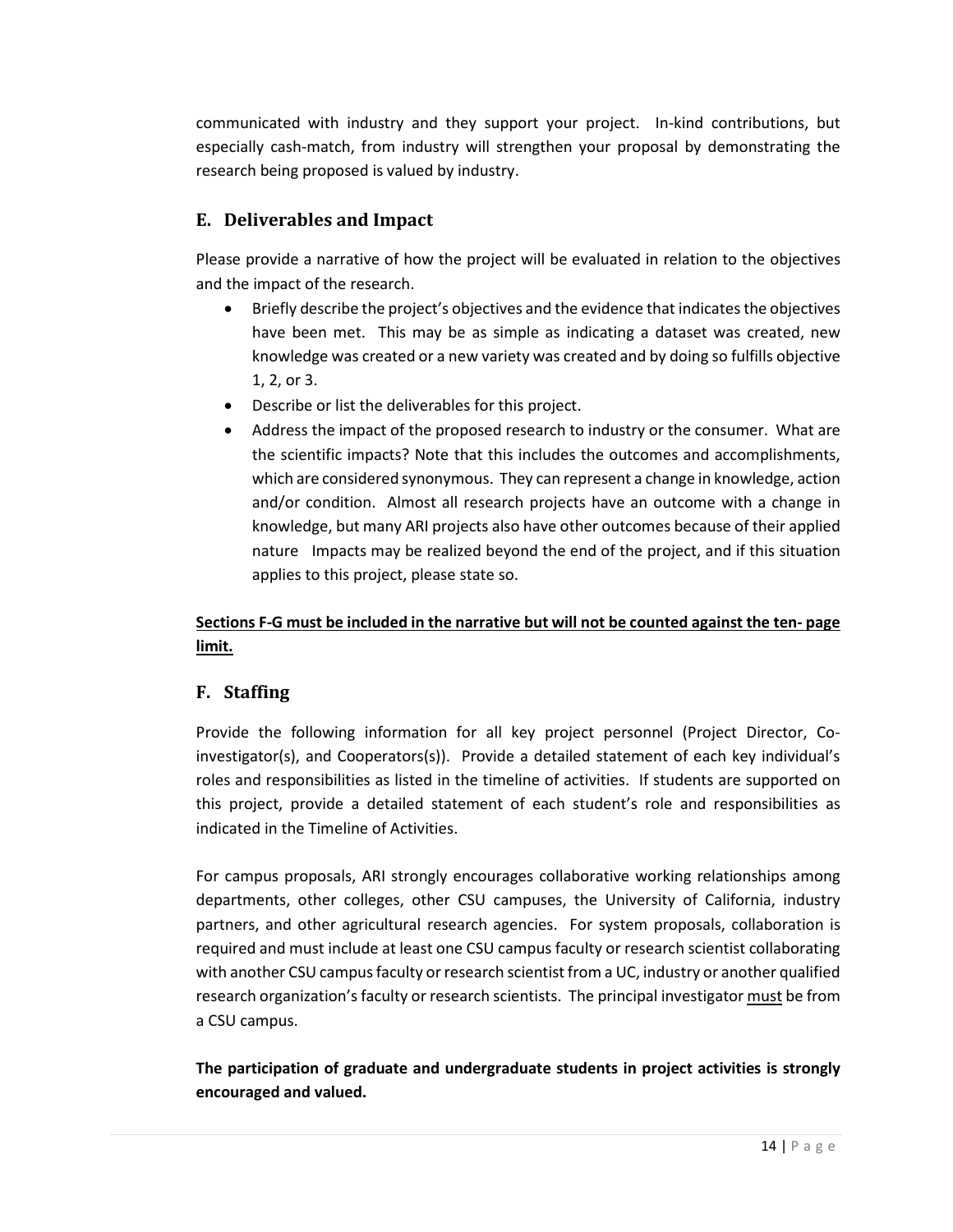## <span id="page-14-0"></span>**G. Budget Narrative**

Budget narratives and budget spreadsheets must be consistent. Sufficient detail should be provided to allow the reviewer to determine whether there is a clear relationship between the resources requested and the work proposed. Provide a complete budget narrative justification for sections A – G from the Budget Spreadsheet:

- *Senior Personnel* Provide the annual base salary and percent commitment in the details of your calculations for each Senior Personnel. Include additional employment, summer salary and release time.
- *Other Personnel* As appropriate, provide annual salary or hourly rate, number of hours committed to the project (if student indicate AY and/or summer) and complete calculations of funding request for each personnel.
- *Fringe Benefits* Provide benefit rate and complete calculation of benefit request for each Senior and Other Personnel.
- *Equipment* Provide estimated cost including tax and shipping.
- *Travel* Please identify meetings expected to attend, estimated registration fees, estimated lodging costs, per diem costs, travel costs and anticipated associated costs.
	- o ARI PI Meeting PI's with system grants are required to attend the annual PI meeting. PI's with a campus grant of \$150,000 over the lifetime of the grant or \$75,000 in a single year are required to attend. Travel funds should be requested in the proposed budget to support attendance of the meeting every year during the life of the grant. Please identify lodging, per diem and travel costs plus other anticipated costs.
- *Participant Costs* Provide details and all calculations regarding tuition reimbursement, scholarships, stipends, travel, etc.
- *Other Direct Costs* Include details of materials and supplies used in support of experimental objectives. Include publication costs, consultant services, computer services, subawards, etc.

Faculty may claim academic release time and/or additional employment pay (summer salary and/or overload) on ARI projects. Generally, preference will be given to proposals for which release time, rather than additional pay, is requested for academic year duties. When claiming faculty release and/or additional pay, technical/other staff, and/or student salary funding, an appropriate university/auxiliary payroll tax/benefit expense must be included in the project budget. To determine the appropriate benefit rate, consult with your respective Campus Coordinator or Point Person.

While Campus Coordinators and/or their respective designee(s) will make every reasonable effort to assist Project Directors in budget development, monitoring, and tracking, Project Directors are responsible for budget development and accountability.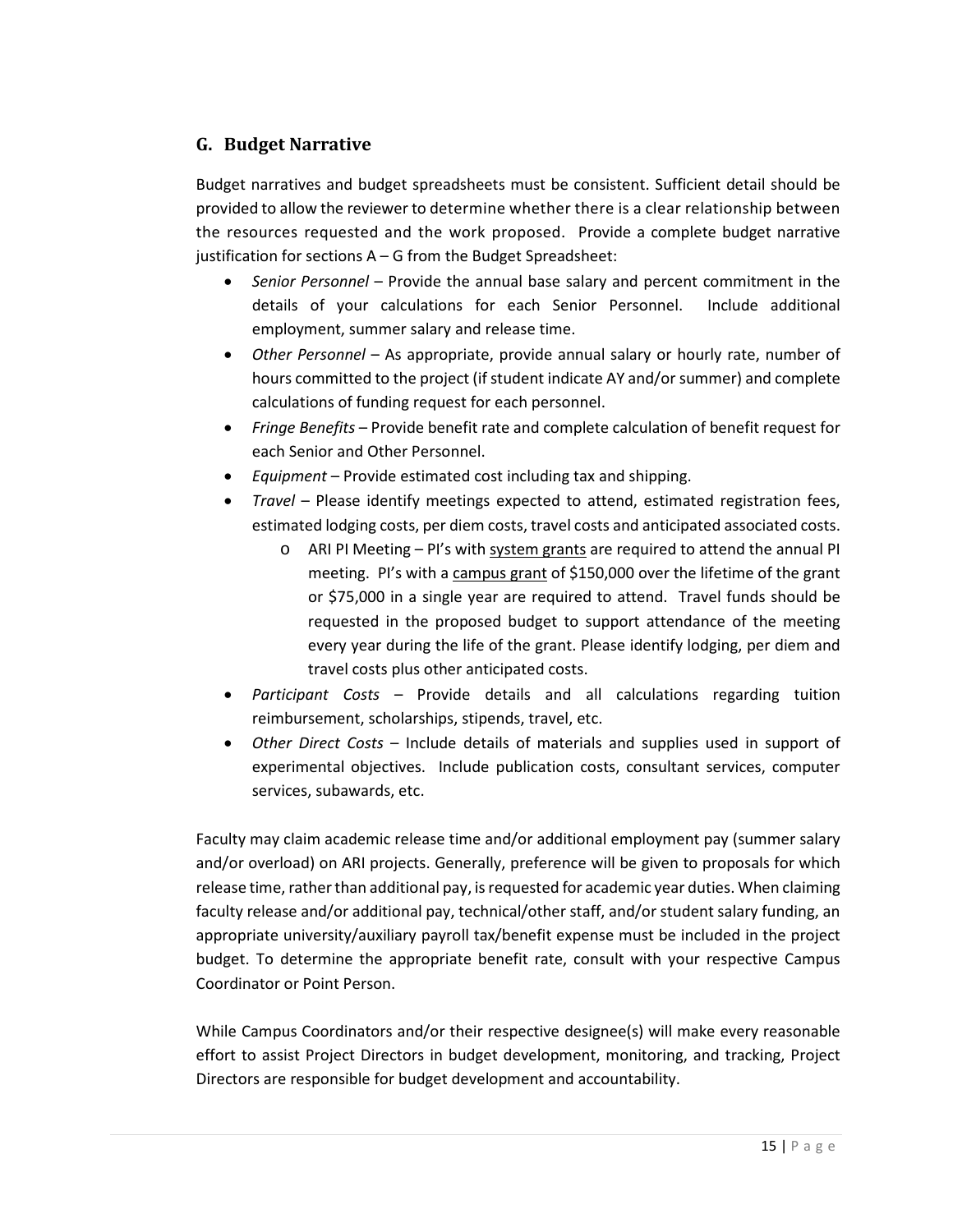## <span id="page-15-0"></span>**Electronic Application Submission**

All ARI system and campus pre-proposals and full proposals must be submitted through the ARI InfoReady web-based proposal submission and routing system.

The application guidelines included herein and on the website are designed to assist in the preparation, submission, and management of ARI pre-proposals, full proposals and projects funded in FY 2020-21. Additional assistance is available by first consulting with the appropriate Campus Coordinator(s) and thereafter by contacting the ARI system administrative office at (909) 869-4328.

#### **Approvals Required for System and Campus Proposals**

In addition to the following required approvals, your individual campus may request other signatures.

#### **System Competitions:**

For ARI Member / Associate Campuses:

- $\checkmark$  Campus Point Person
- $\checkmark$  ARI Executive Director

#### For All Other Campuses:

 $\checkmark$  ARI Executive Director

#### **Campus Competitions:**

For ARI Member and Associate Campuses:

 $\checkmark$  Campus Point Person

#### <span id="page-15-1"></span>**Part V – Application Review Requirements**

#### <span id="page-15-3"></span><span id="page-15-2"></span>**General**

#### **1. System Funding Applications**

System pre-proposals will be collaboratively evaluated and ranked by the Deans' Council and the Executive Director in accordance with the criteria identified below prior to the requests for full proposals to determine 1) alignment with one or more of the ARI research priority areas, 2) statewide significance of the proposed research, and 3) appropriate level of collaboration. System proposals involving multiple CSU campuses will receive priority.

System full proposals are first reviewed by Subject Matter Experts (SME) identified by the ARI Executive Director. Reviewer comments are then considered during a second review by the Executive Director and ARI Deans' Council, who collectively recommend the top proposal(s) to the ARI Board for final approval.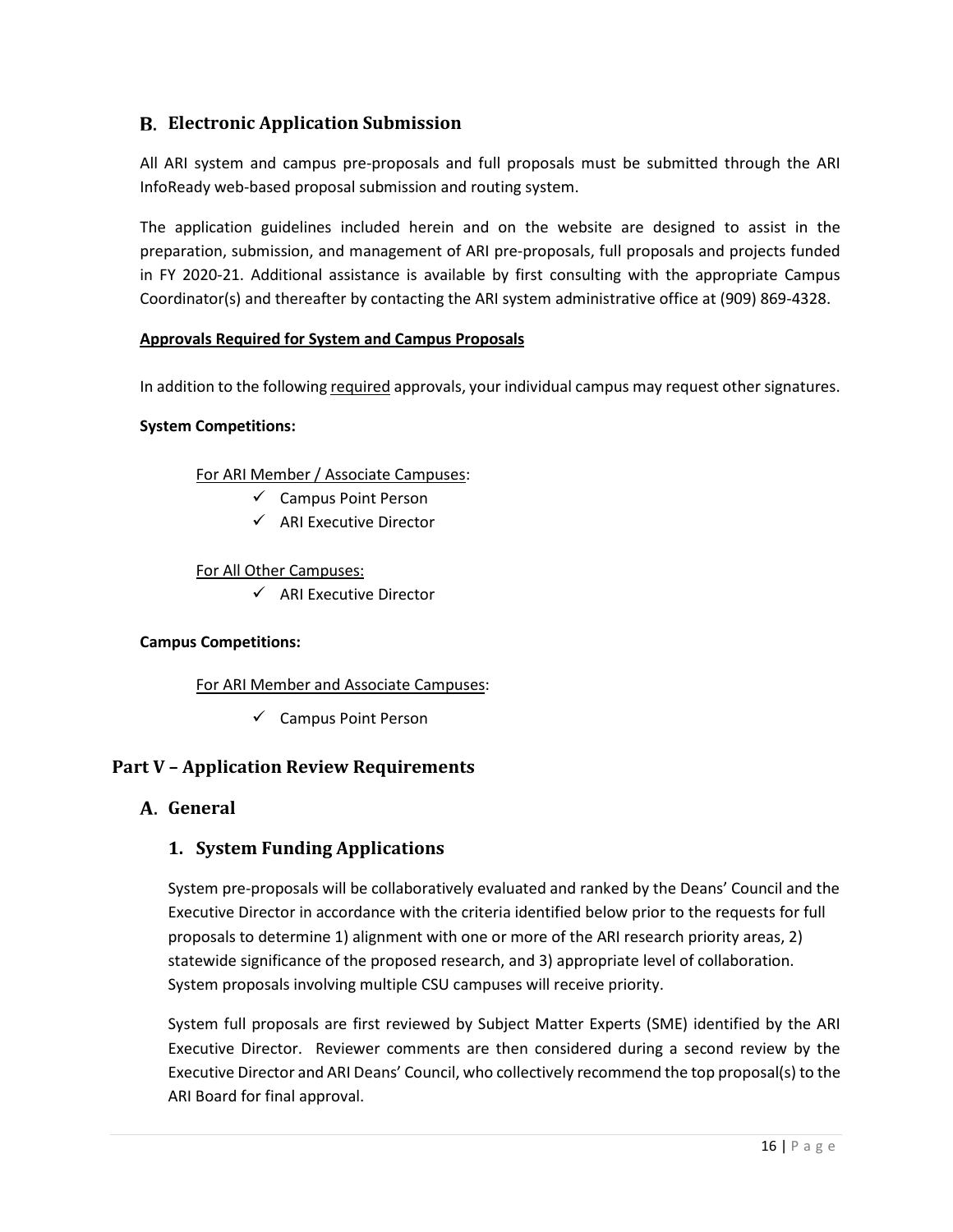## <span id="page-16-0"></span>**2. Campus Funding Applications**

Campus proposals are reviewed by technical review committees comprised of campus and other subject matter experts chosen by the campus ARI personnel.

All reviewer copies of proposals should be destroyed at the conclusion of the review process to ensure confidentiality.

## <span id="page-16-1"></span>**Evaluation Criteria**

Full proposals will be evaluated by peer reviewers using the criteria listed below. In addition to asking reviewers to assign a numeric score to each of the proposal subsections listed, they are asked to provide comments and/or suggestions that they believe may enhance the proposal goals and/or outcomes.

If you believe that a colleague can make a substantive contribution to the review of a proposal and/or its attachment(s), which you have agreed to review, please consult the appropriate ARI system or campus administrator (ARI Executive Director or Campus Coordinator) before contacting your colleague. When you complete the review process, destroy any proposal documents or bring them with you to the panel review meeting, if convened, and leave them with the appropriate designated system or campus administrator at the conclusion of the meeting.

- a. **Problem/Issue to be Addressed** (20 points): Determine whether the problem is addressed clearly and presented convincingly. The Principal Investigator should demonstrate a clear understanding of the significance of the problem, which should be solvable. Determine whether other researchers are addressing this problem, and whether the Principal Investigator demonstrated a thorough understanding of related work that has been reported by others.
- b. **Statement of Methodology** (25 points): Determine whether the proposed methodology is sound and whether there are any significant limitations associated with the proposal design. Determine if pitfalls and possible solutions were identified. Determine whether the proposal indicates data will be collected and analyzed, whether the major objectives and milestones of the proposal have been identified, and whether they are appropriate. Evaluate whether the timeline of proposed activities is realistic and appropriate to the work proposed, and whether the objectives can be achieved using the approach identified. If matching funds were required, has the relevance of those funds been addressed, including non-overlap of objectives except in the case of direct cost-share?
- c. **Dissemination Plan** (10 points): Determine whether the information dissemination activities proposed are adequate, that they primarily address California farmers', ranchers', and/or agribusiness concerns (a requirement for all ARI funded proposals), and that they are well thought out.
- d. **Evidence of Economic Impact to the California Industry and Consumer** (15 points): Evaluate the value of the work proposed relative to California agriculture, agribusiness, food and natural resources and consumers. Determine whether the agricultural industry's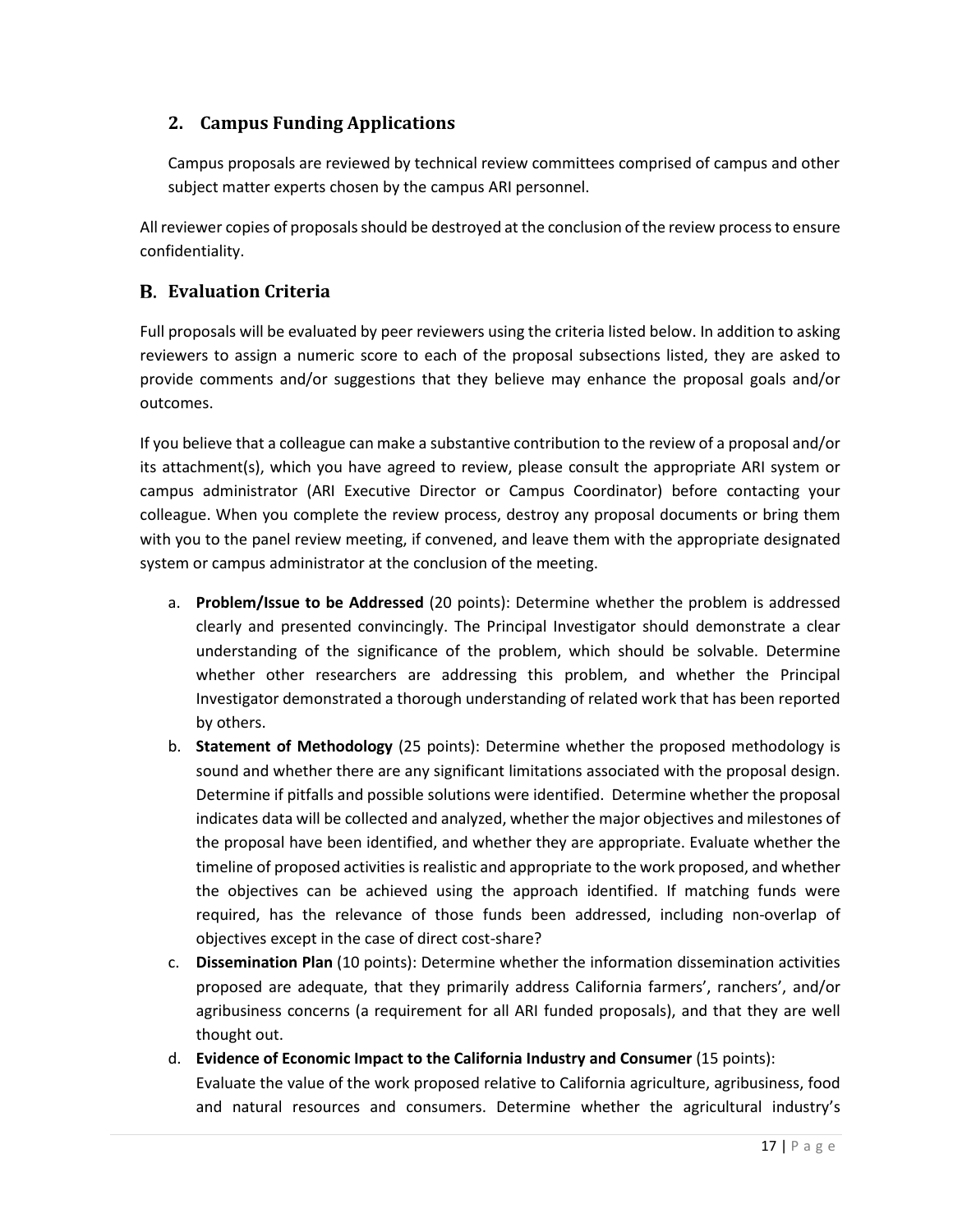recognition of this problem as being high priority was economically accurate. Establish that industry has provided adequate support for this project or justified why it cannot.

- e. **Deliverables and Impact** (5 Points): Evaluate whether the methods proposed to assess the final project outcomes will determine whether or not objectives stated in the original proposal have been achieved. Evaluate if the deliverables appear reasonable and achievable. Evaluate if they have addressed the impact of the proposed research to the agriculture and natural resource industry, the consumer, and science, as appropriate.
- f. **Staff Needs/Researcher Qualifications and Collaboration** (10 points): Determine whether the proposal clearly describes the qualifications of the Project Director and other key personnel to solve the identified proposal problem (training, education, demonstrated awareness of the issue) and whether the level of staffing is appropriate. Determine whether the roles and activities of all the key personnel have been clearly defined. Student involvement is strongly encouraged and their roles in the project should be clearly defined.
- g. **Budget Appropriateness** (15 points): Evaluate whether the resources requested are appropriate to the work proposed and whether there are more efficient ways to conduct the project. Determine whether there is a clear relationship between the resources requested and the work proposed.

## <span id="page-17-0"></span>**Part VI – Submission and Processing Timeline**

Follow the submission deadlines indicated on the cover page for both Campus and System competitions.

**\*Please note: Your campus may have earlier internal deadlines; please check with your ARI Campus Coordinator and/or Point Person for internal submission deadlines. If you are from a non-ARI campus, please check with the CSU ARI office.**

#### **System Funding**

| September 2, 2021     | Request for proposals released    |
|-----------------------|-----------------------------------|
| November 12, 2021     | Pre-proposal submission deadline  |
| December 9, 2021      | Request for full proposals        |
| February 24, 2022     | Full proposal submission deadline |
| <b>Campus Funding</b> |                                   |
| September 2, 2021     | Request for proposals released    |
| February 24, 2022     | Full proposal submission deadline |

## <span id="page-17-1"></span>**Part VII – Award Administration**

#### <span id="page-17-2"></span>**Acceptance Terms**

In accepting project funding from ARI, faculty agree to comply with all financial, external match and reporting requirements identified in the applicable Call for Proposals, ARI Policies and Procedures Manual, and any other applicable campus- or system-specific policies. This includes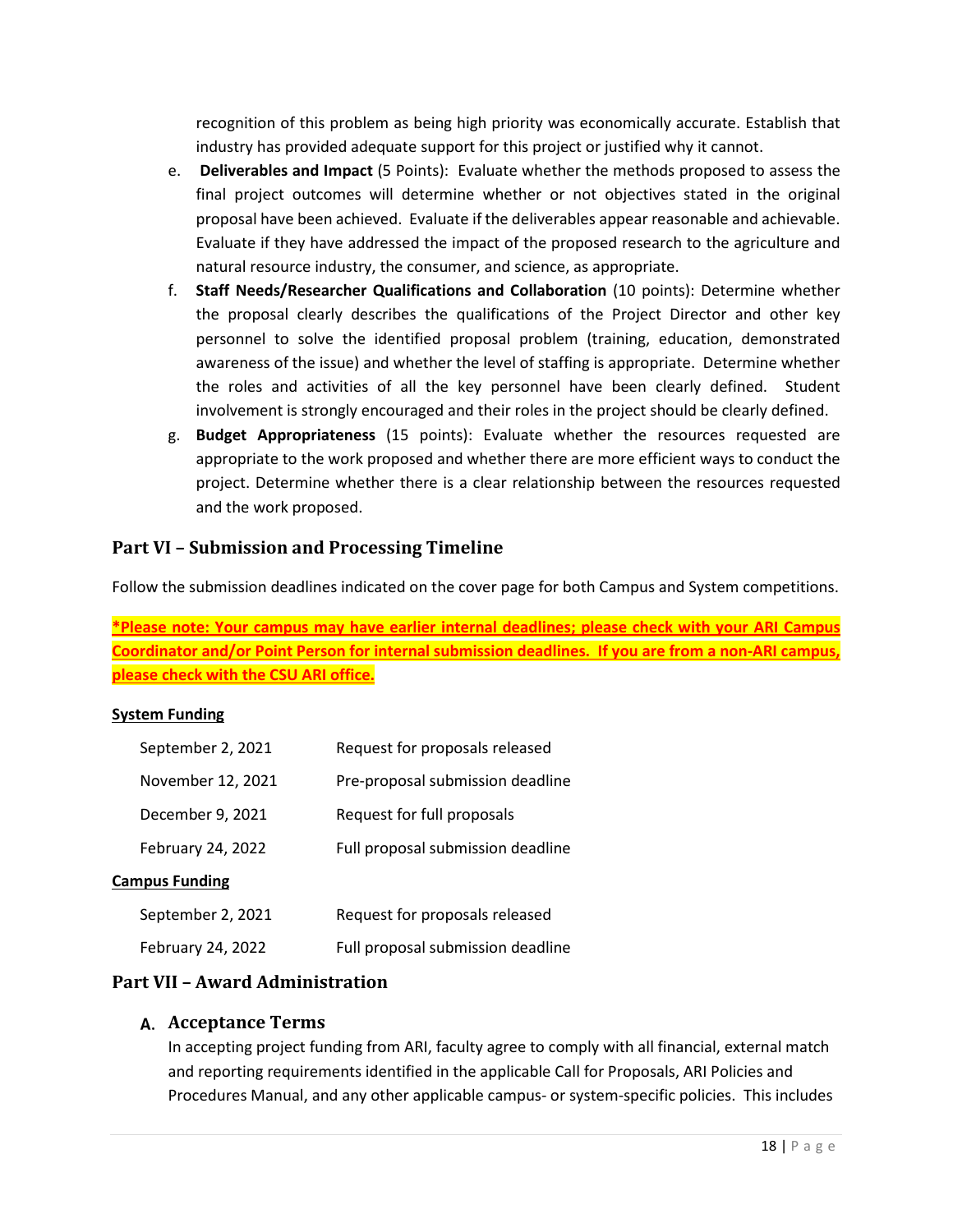timely submission of annual reports and completion of the faculty mentoring survey each year in which a project is active.

## <span id="page-18-1"></span><span id="page-18-0"></span>**Award Reductions and Cancellations**

## **1. Reductions**

Awards may be reduced from the original budget as a consequence of proposal review or a match shortfall. In cases where award amounts are reduced from the original budget, the PI will submit a revised budget, budget narrative and objectives. Reductions in award amounts will be proportionate to the reduced received match by the deadline for the funding year, whether original year or subsequent years, for all projects requiring match.

Reductions will be pro-rated based on the percentage of the cash requirement met or the percentage of the total match requirement received, whichever is the more limiting factor.

Reductions cannot be recovered in subsequent years.

## <span id="page-18-2"></span>**2. Cancellations**

Proposals for which no external match can be documented within the approved match acquisition timeframe will not be approved. Campus and System unallocated funds are subject to dynamic reallocation (see Policy and Procedure Manual for details).

Project Directors may appeal an ARI campus administrative decision to cancel tentatively approved project funding based on delinquent external match funding verification to the ARI Executive Director. Appeals must be dated and accompanied by a written justification within 30 days of a written funding cancellation notice. All appeal notices submitted to the Executive Director must be copied to the respective ARI Campus Coordinator and College Dean. The Executive Director shall have 30 days from receipt of an appeal to render a final decision.

## <span id="page-18-3"></span>**Project Start Date**

A project's start date is either 1) the start of the fiscal year or 2) the date of notification by the ARI Executive Director of ARI fund availability, depending on campus policies and procedures. Single and multi-year project anniversary dates are observed in 12-month intervals commencing on each project's start date.

## <span id="page-18-4"></span>**Budget Revisions**

When any budget category (i.e., A-G on ARI spreadsheet) deviates by 20% of that category, a rebudget is required and requires approval by the Campus Coordinator. No project expense may exceed the total project budget. Each campus may elect rebudget criteria that are more restrictive, but not less restrictive, than that stated above.

## <span id="page-18-5"></span>**1. Budget Revisions Under Disruptions Due to Pandemics or Natural Disasters**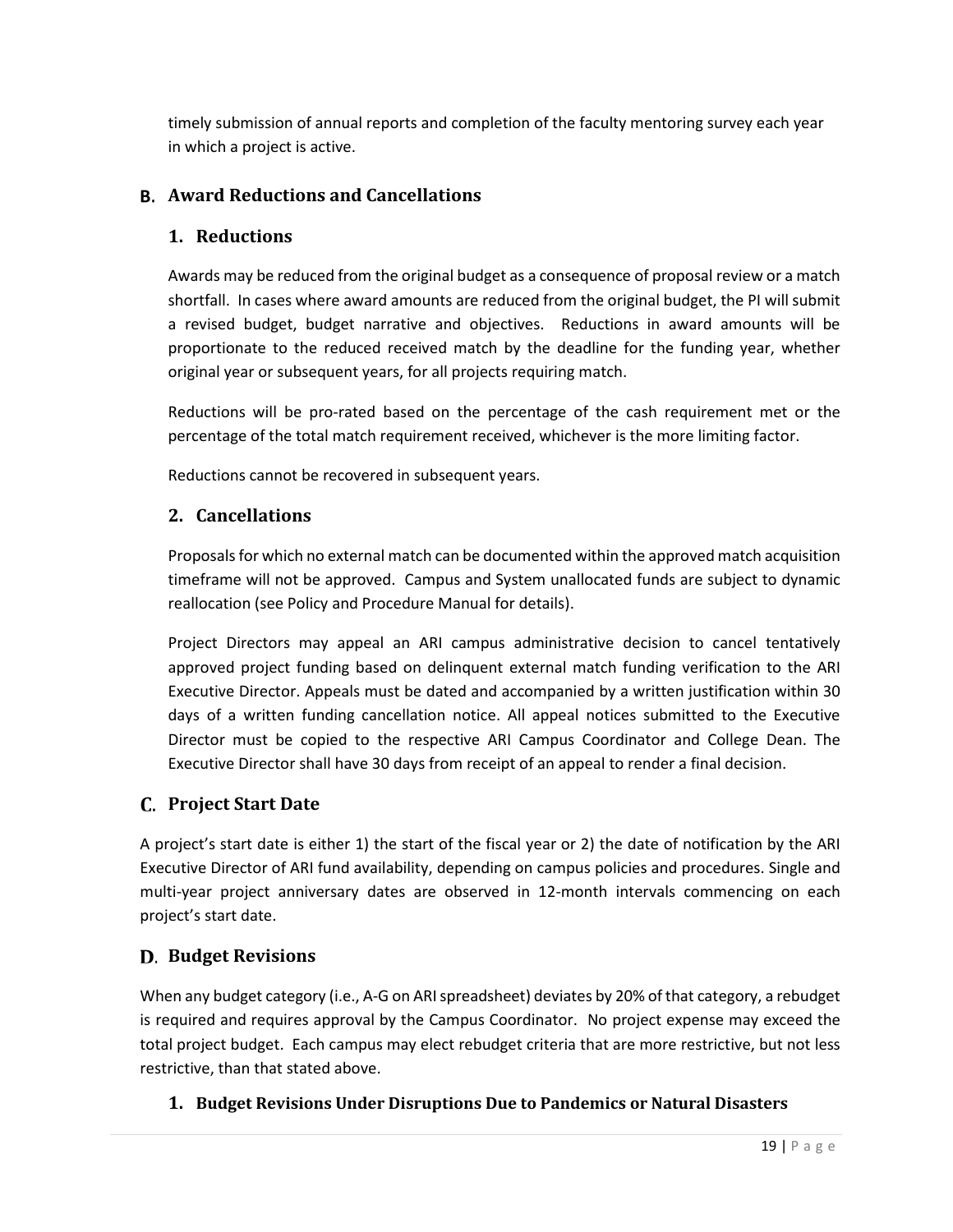Projects disrupted by a pandemic or regional natural disasters can request the suspension of the 20% category deviation threshold that under normal circumstance requires a re-budget. The budget must be rebalanced during the next funding period in accordance to the local campus policy.

## <span id="page-19-0"></span>**Indirect Charges**

Pursuant to ARI policy adopted by the Board of Governors regarding indirect charges, the ARI does not allow the imposition of any indirect charges to ARI State General Fund funded projects, contracts, subcontracts, and/or the transfer of portions of a project budget between colleges, centers, campuses, university systems, or other public or private agencies. Each ARI Campus receives an allocation to support administration of the program on that campus; any additional administrative fees and/or indirect charges cannot be built into individual projects; this includes transaction fees charged by the campus Foundation or other auxiliary.

## <span id="page-19-1"></span>**Confidentiality of Proposals**

The ARI receives research proposals in confidence and is responsible for protecting the confidentiality of their submission and contents. Proposals and accompanying attachments made accessible for administrative and review purposes may contain privileged and/or confidential information only for use by the intended recipient(s) for the express purpose of financial, technical, and/or scientific review and evaluation. Recipients of these materials are also charged with maintaining the confidentiality of their contents. If you have received a hardcopy proposal and/or electronic proposal access in error, please immediately notify the appropriate ARI system and/or campus administrator (ARI Executive Director or Campus Coordinator) listed in the contact page of this Request for Proposals (see section VIII). Recipients of a hardcopy proposal and/or electronic proposal access **MAY NOT** copy, quote, distribute, or otherwise use material from an ARI proposal submission without the expressed written consent of its author(s), unless required by law.

## <span id="page-19-2"></span>**Intellectual Property Policy**

ARI project funding is restricted to public domain endeavors, therefore all intellectual property which is created or developed with ARI funding shall be subject to federal and state laws, all California State University applicable collective bargaining agreements, and individual campus policy.

## <span id="page-19-3"></span>**Part VIII – Award Reporting**

## <span id="page-19-4"></span>**General**

While Campus Coordinators, their respective designee(s), and other appropriate administrative staff will make every reasonable effort to assist Project Directors in completing progress reporting obligations, Project Directors are responsible for timely and accurate financial and programmatic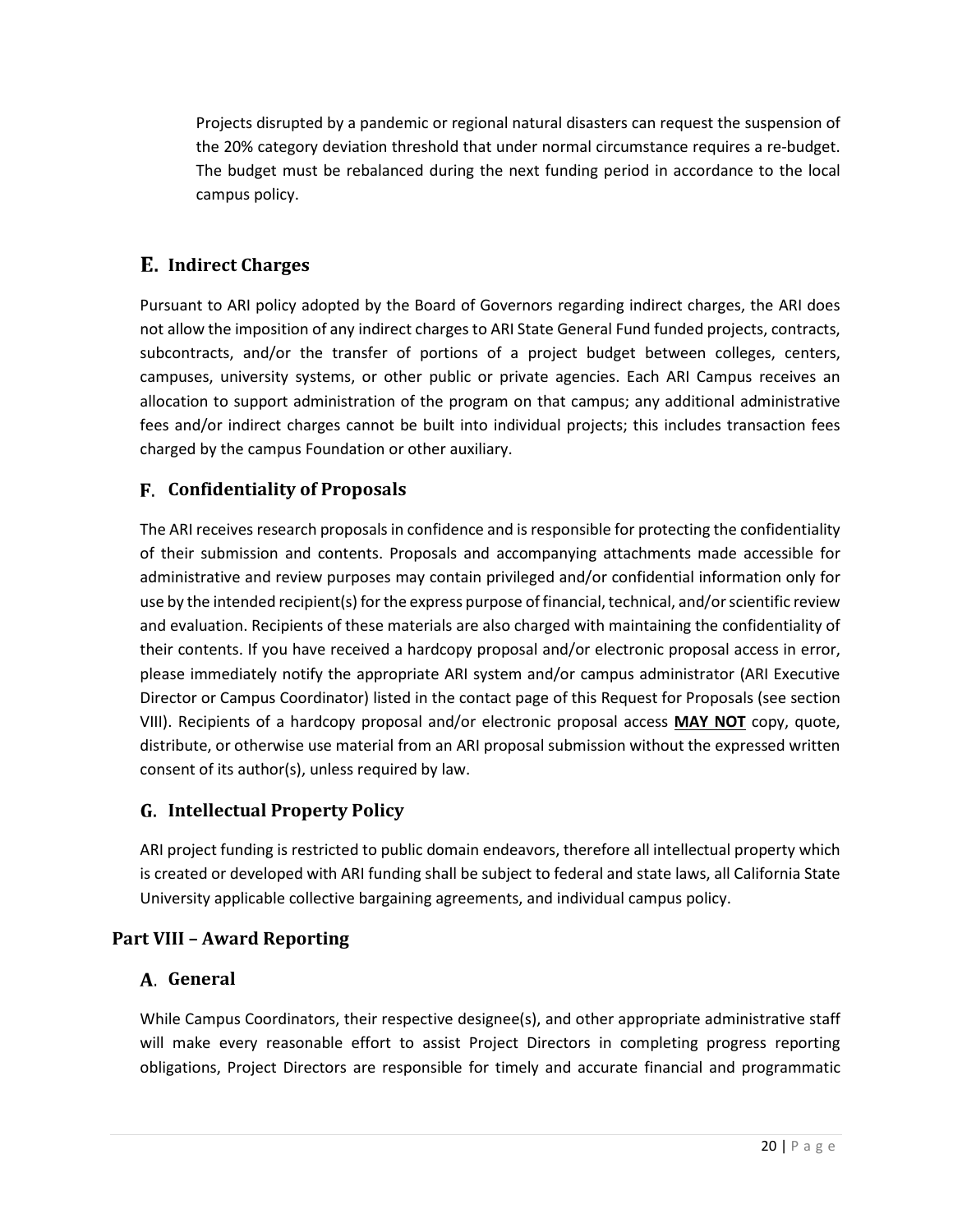progress reporting. Future funding and proposal submission approval may be withheld from Project Directors with progress reporting delinquencies or poor project management.

ARI progress reports must be completed using the appropriate online interactive Annual Assessment or Final Report Templates available in the Progress Reports section of the [ARI website.](https://www2.calstate.edu/impact-of-the-csu/research/ari/Pages/proposal-center.aspx)

## <span id="page-20-0"></span>**Annual Reports**

Yearly submission of an annual progress report is required for projects on August 15, annually, including the year when the project is completed, in which case a final report is due within 90 days after a project's scheduled completion date. The PI is responsible for the annual report for their project. The form for the annual report can be found [here.](https://californiastateuniversityari.formstack.com/forms/ari_annual_assessment_fy2020_21)

## <span id="page-20-1"></span>**Additional Annual Reports as a Result of a No-Cost Extension**

If a no-cost extension is approved, an additional annual report will be required every August 15<sup>th</sup> for the life of the project. In addition to the annual report, a final report is due within 90 days after the project end date. The form for the annual report can be found [here.](https://californiastateuniversityari.formstack.com/forms/ari_annual_assessment_fy2020_21)

## <span id="page-20-2"></span>**Final Reports**

Final reports for all projects are due within 90 days after a project's scheduled end date. The PI is responsible for the annual report for their project. The form for the final report can be foun[d here.](https://californiastateuniversityari.formstack.com/forms/ari_finalreport)

It is essential that ARI research is understandable and relevant to our stakeholders, including the agricultural community and general public. To this end, Project Directors may be contacted by the ARI Executive Director or administrative staff to assist in preparation of public impact statements that describe the project's findings and justify the use of ARI funds. Non-technical summaries of Final Reports should be written with this in mind.

## <span id="page-20-3"></span>**Part IX – ARI Program Contacts**

#### **CSU ARI Executive Director**

**David Still** Email: [dwstill@cpp.edu](mailto:dwstill@cpp.edu) Phone: (909) 869-2138 CSU Agricultural Research Institute 4102 University Drive, Pomona, CA 91768

#### **CSU ARI Administrative Analyst**

**Lauren Young**, Administrative Analyst Email: Inyoung@cpp.edu Phone: (909) 869-4328 CSU Agricultural Research Institute 4102 University Drive, Pomona, CA 91768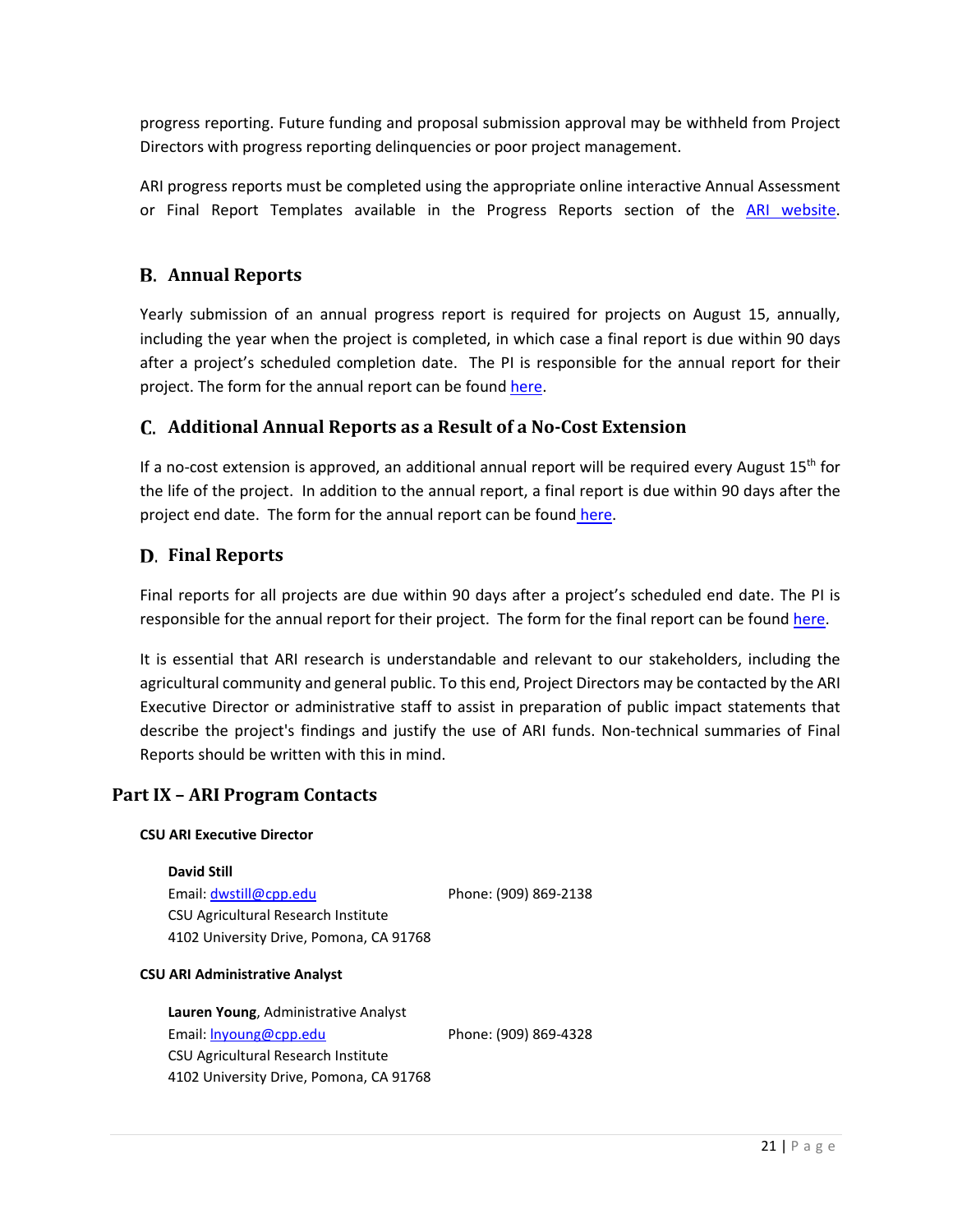#### **Member Campuses**

#### **Chico State**

**Patrick Doyle**, ARI Campus Coordinator, Interim Associate Dean Email: [pdoyle@csuchico.edu](mailto:pdoyle@csuchico.edu) Phone: (530) 898-6586 College of Agriculture, Chico State 400 West First Street, Chico, CA 95929

**Ian Hermosa**, ARI Campus Point Person / Grant/Contract Analyst I Email: [cihermosa@csuchico.edu](mailto:cihermosa@csuchico.edu) Phone: (530) 898-3387 Chico State, Office of Research and Sponsored Programs 25 Main Street, Chico, CA 95928

**Shakti Smith**, ARI Campus Point Person / Proposal Development Specialist Email: sismith1@csuchico.edu Phone: (530) 898-5026 Chico State, Office of Research and Sponsored Programs 25 Main Street, Chico, CA 95928

#### **Fresno State**

**Bill Erysian**, ARI Campus Coordinator / Associate Director, Institute for Food and Agriculture Email: [bille@csufresno.edu](mailto:bille@csufresno.edu) Phone: (559) 278-5115 Jordan College of Agricultural Sciences and Technology 2415 E. Ramon Avenue, M/S AS79, Fresno, CA 93740

**Karey DeBardeleben,** ARI Campus Point Person / Accounting Tech Email: [kareyd@csufresno.edu](mailto:kareyd@csufresno.edu) Phone: (559) 278-5305 Jordan College of Agricultural Sciences and Technology 2415 E. Ramon Avenue, M/S AS79, Fresno, CA 93740

#### **Cal Poly, Pomona**

**Ondieki Gekara**, ARI Campus Coordinator Email:ojgekara@cpp.edu Phone: (909)869-2219 Don B. Huntley College of Agriculture, Animal & Veterinary Sciences 3801 W. Temple Avenue, Pomona, CA 91768

**Wei Bidlack,** ARI Campus Point Person Email: [wwbidlack@cpp.edu](mailto:wwbidlack@cpp.edu) Phone: (909) 869-3637 Don B. Huntley College of Agriculture 3801 W. Temple Avenue, Pomona, CA 91768

#### **Cal Poly, San Luis Obispo**

**Jim Prince**, ARI Campus Coordinator / Associate Dean for Research and Graduate Programs Email: [jpprince@calpoly.edu](mailto:jpprince@calpoly.edu) Phone: (805) 756-2168